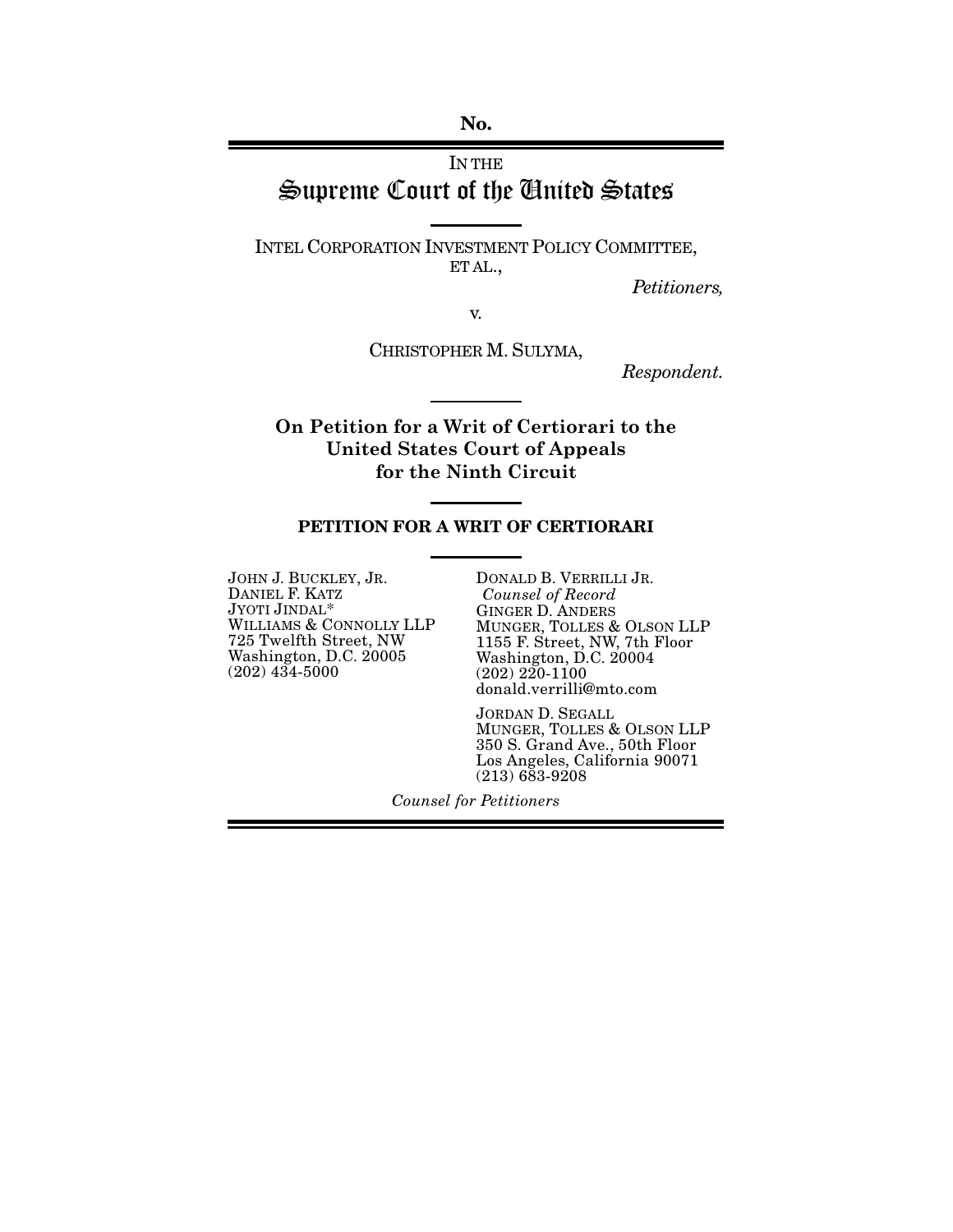\* Admitted in Virginia and practicing law in the District of Columbia pending application for admission to the D.C. Bar under the supervision of bar members pursuant to D.C. Court of Appeals Rule 49(c)(8).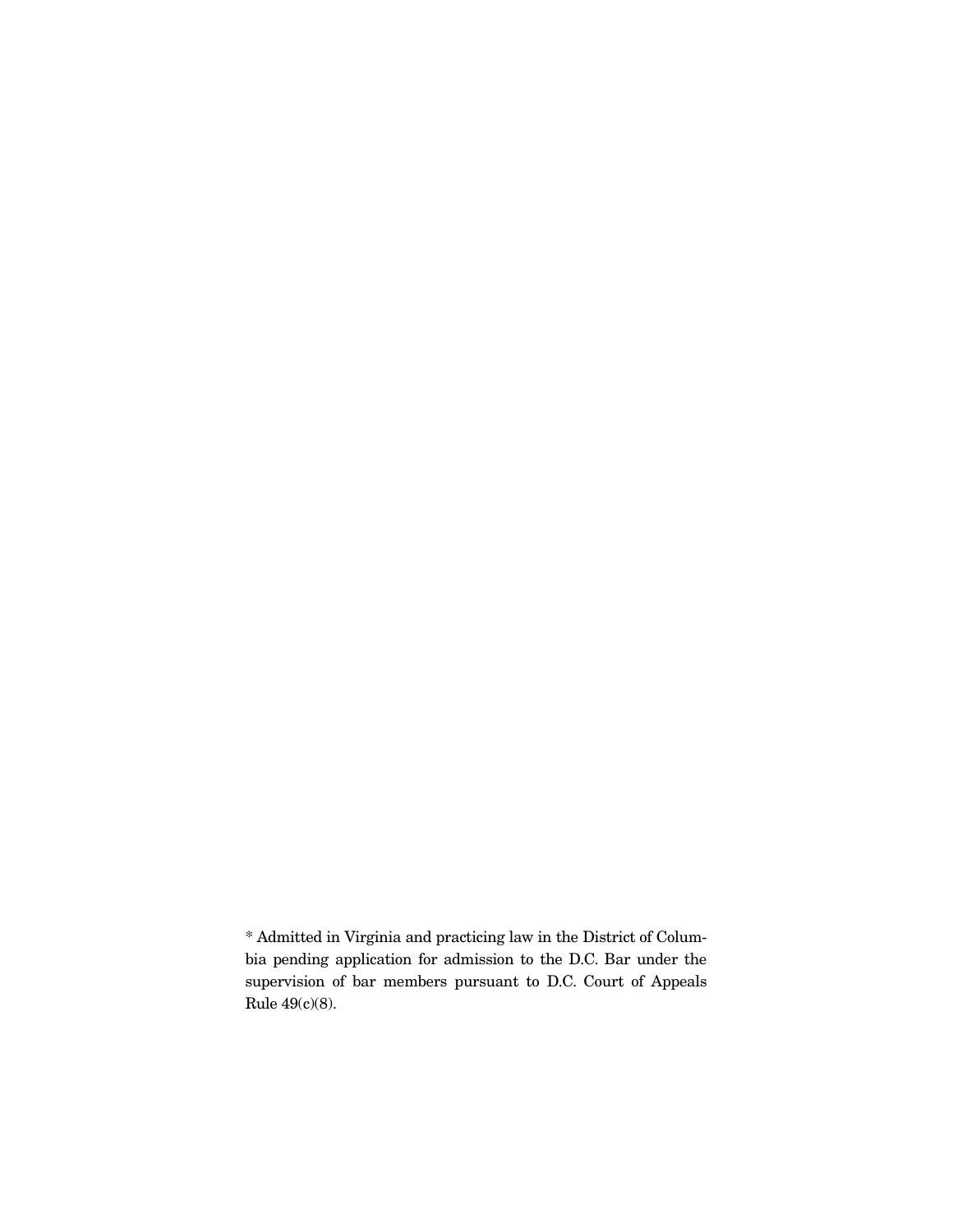#### QUESTION PRESENTED

Whether the three-year limitations period in Section 413(2) of the Employee Retirement Income Security Act, 29 U.S.C. 1113(2), which runs from "the earliest date on which the plaintiff had actual knowledge of the breach or violation," bars suit where all of the relevant information was disclosed to the plaintiff by the defendants more than three years before the plaintiff filed the complaint, but the plaintiff chose not to read or could not recall having read the information.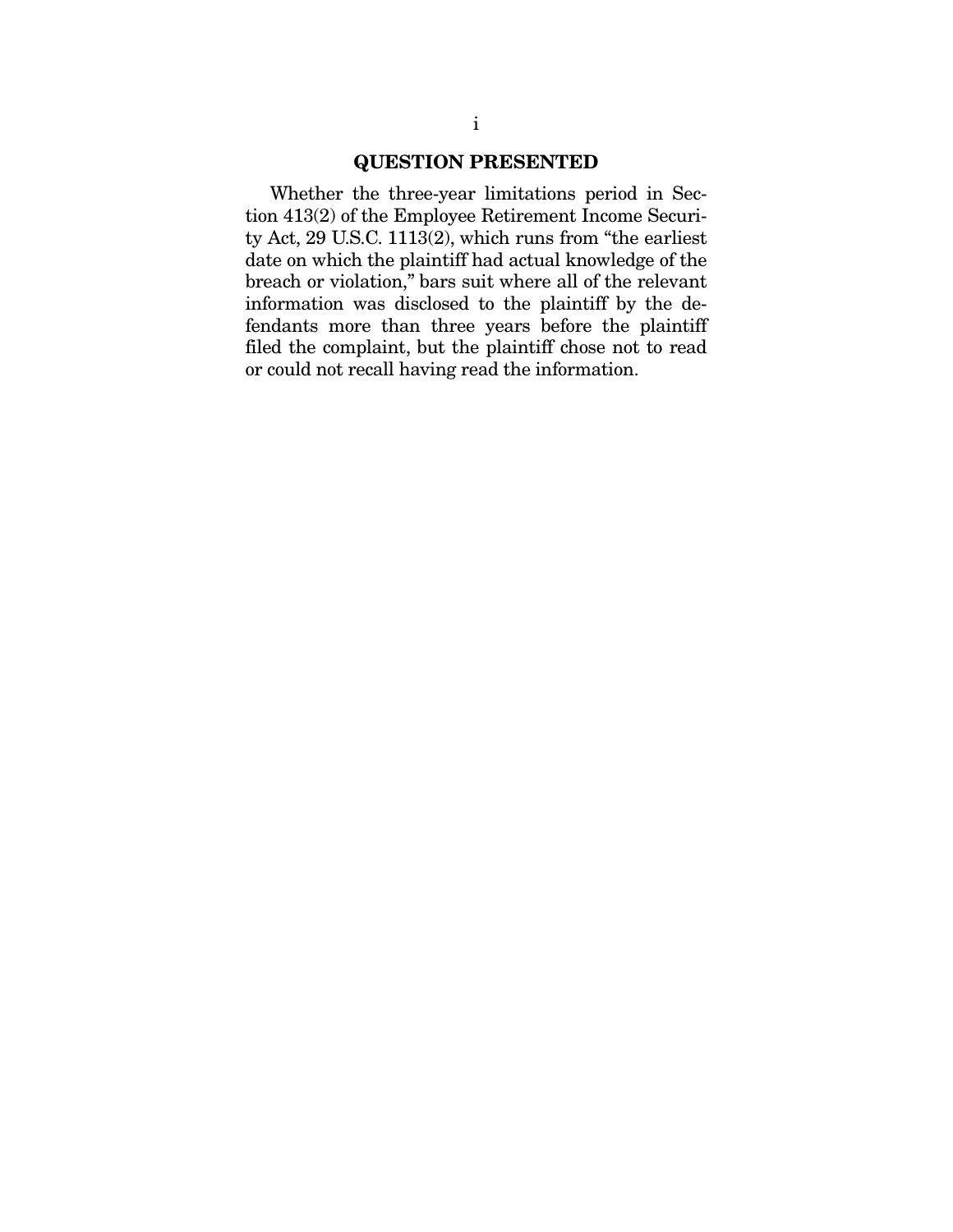### PARTIES TO THE PROCEEDING AND CORPORATE DISCLOSURE STATEMENT

Petitioners are Intel Corporation Investment Policy Committee; the Finance Committee of the Intel Corporation Board of Directors; the Intel Retirement Plans Administrative Committee; Intel 401(k) Savings Plan; Intel Retirement Contribution Plan; Charlene Barshefsky; Susan L. Decker; John J. Donahoe; Reed E. Hundt; Ravi Jacob; James D. Plummer; David S. Pottruck; and Frank D. Yeary. Respondent is Christopher M. Sulyma.

Petitioners include retirement plans sponsored by Intel Corporation, which is not itself a party. Intel Corporation has no parent corporation, and no publicly held company owns  $10\%$  or more of its stock.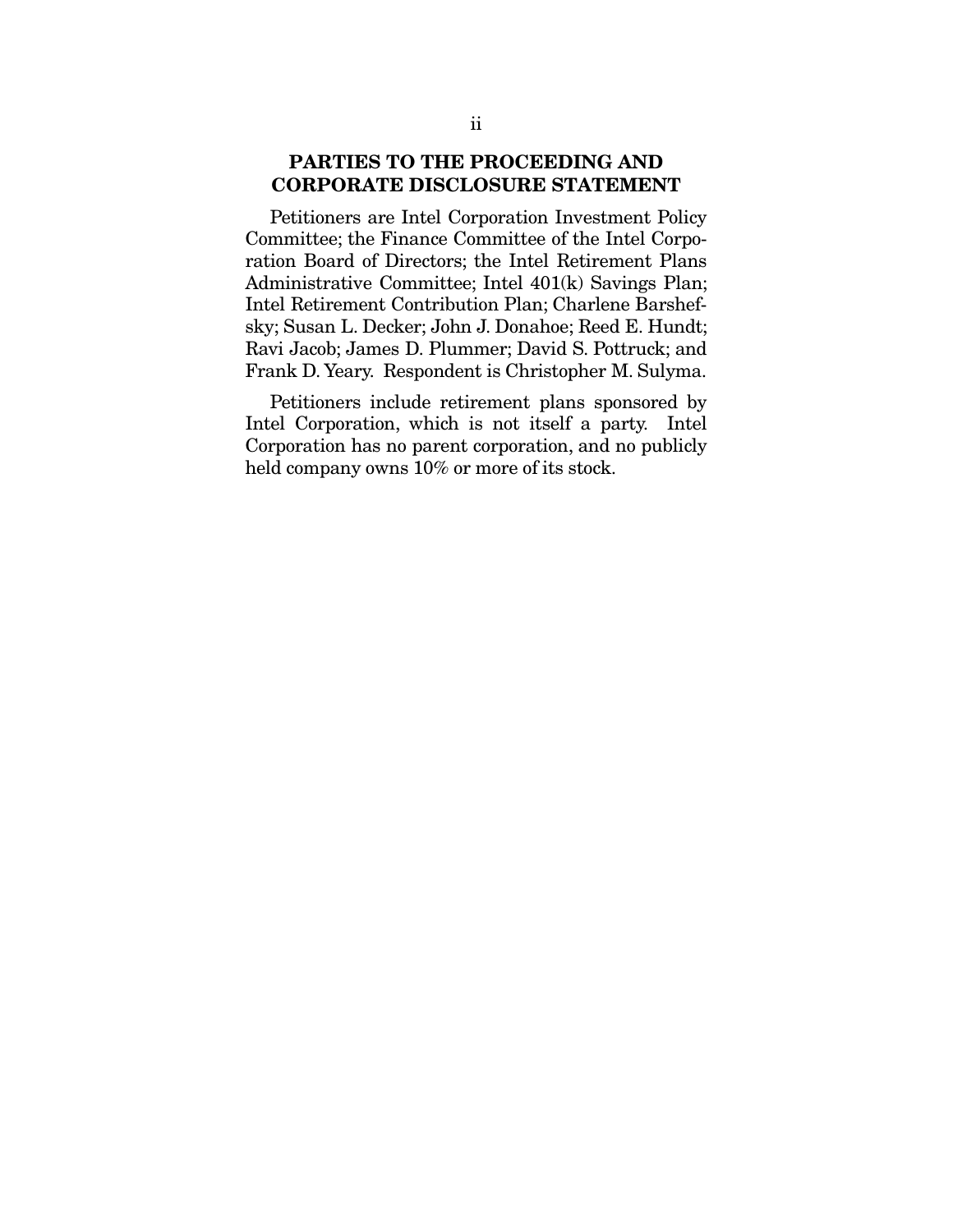# TABLE OF CONTENTS

# Page

| STATUTORY PROVISION INVOLVED 1       |  |                                                                                              |  |  |  |
|--------------------------------------|--|----------------------------------------------------------------------------------------------|--|--|--|
|                                      |  |                                                                                              |  |  |  |
| REASONS FOR GRANTING THE PETITION 11 |  |                                                                                              |  |  |  |
| $\mathbf{A}$                         |  | THE DECISION BELOW SQUARELY<br>PRESENTS A CONFLICT AMONG THE                                 |  |  |  |
| $\bf{B}$                             |  | THE COURT OF APPEALS' DECISION IS                                                            |  |  |  |
| C.                                   |  | THE QUESTION PRESENTED IS<br>EXCEPTIONALLY IMPORTANT AND<br>WARRANTS REVIEW IN THIS CASE  21 |  |  |  |
|                                      |  |                                                                                              |  |  |  |
| Appendix A:                          |  | Court of Appeals opinion,<br>November 28, 20181a                                             |  |  |  |
| Appendix B:                          |  | District Court opinion,<br>March 31, 2017 19a                                                |  |  |  |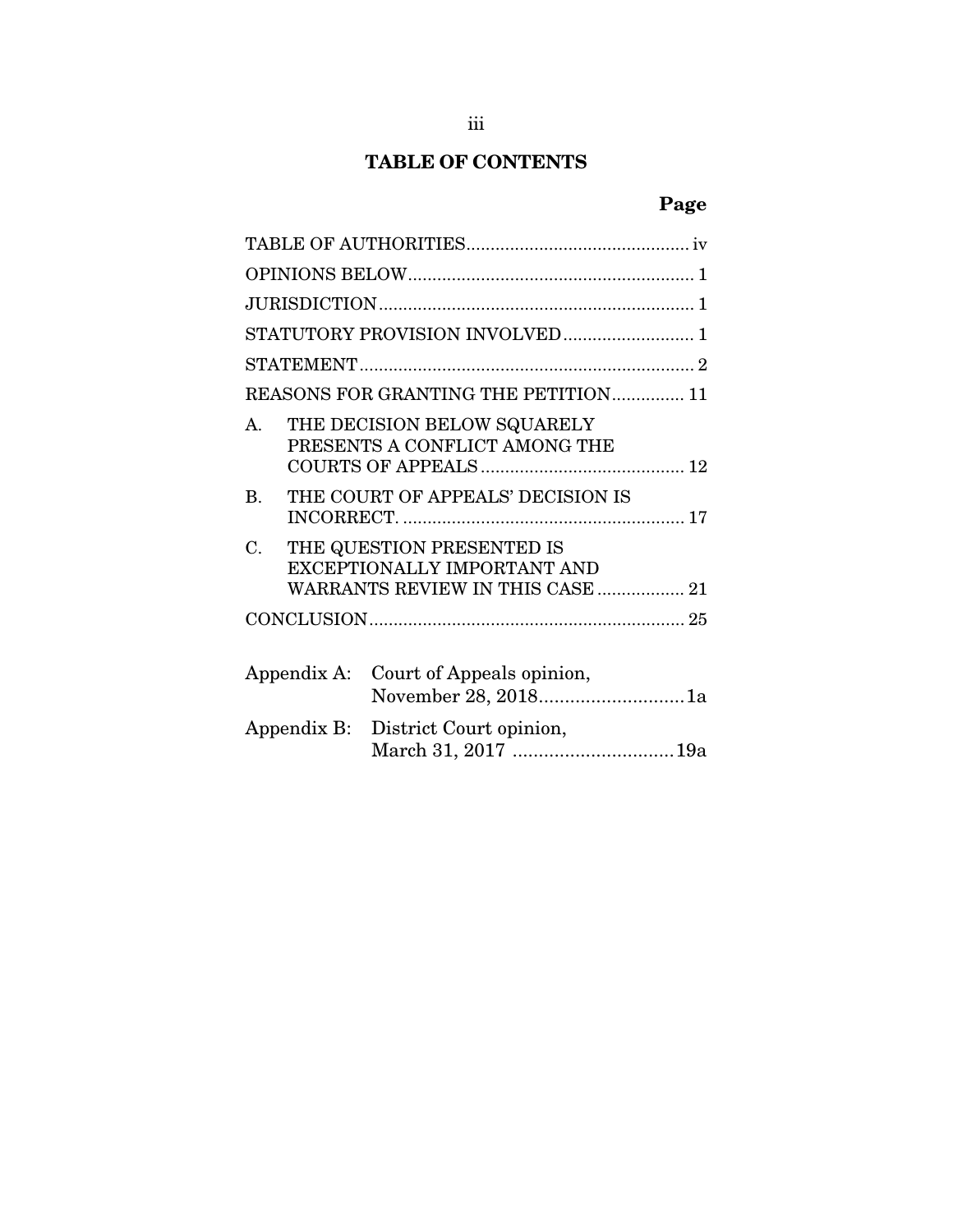# TABLE OF AUTHORITIES

## <span id="page-5-0"></span>**FEDERAL CASES**

# Page

| Advocate Health Care Network v. Stapleton,                                          |
|-------------------------------------------------------------------------------------|
| Amgen Inc. v. Harris,                                                               |
| Brown v. Owens Corning Investment<br>Review Committee,                              |
| California Public Employees' Retirement<br>System v. ANZ Securities, Inc.,          |
| Conkright v. Frommert,                                                              |
| Curtiss-Wright Corp. v. Schoonejongen,                                              |
| Edes v. Verizon Communications, Inc.,                                               |
| Egelhoff v. Egelhoff,                                                               |
| Enneking v. Schmidt Builders Supply Inc.,<br>875 F. Supp. 2d 1274 (D. Kan. 2012) 16 |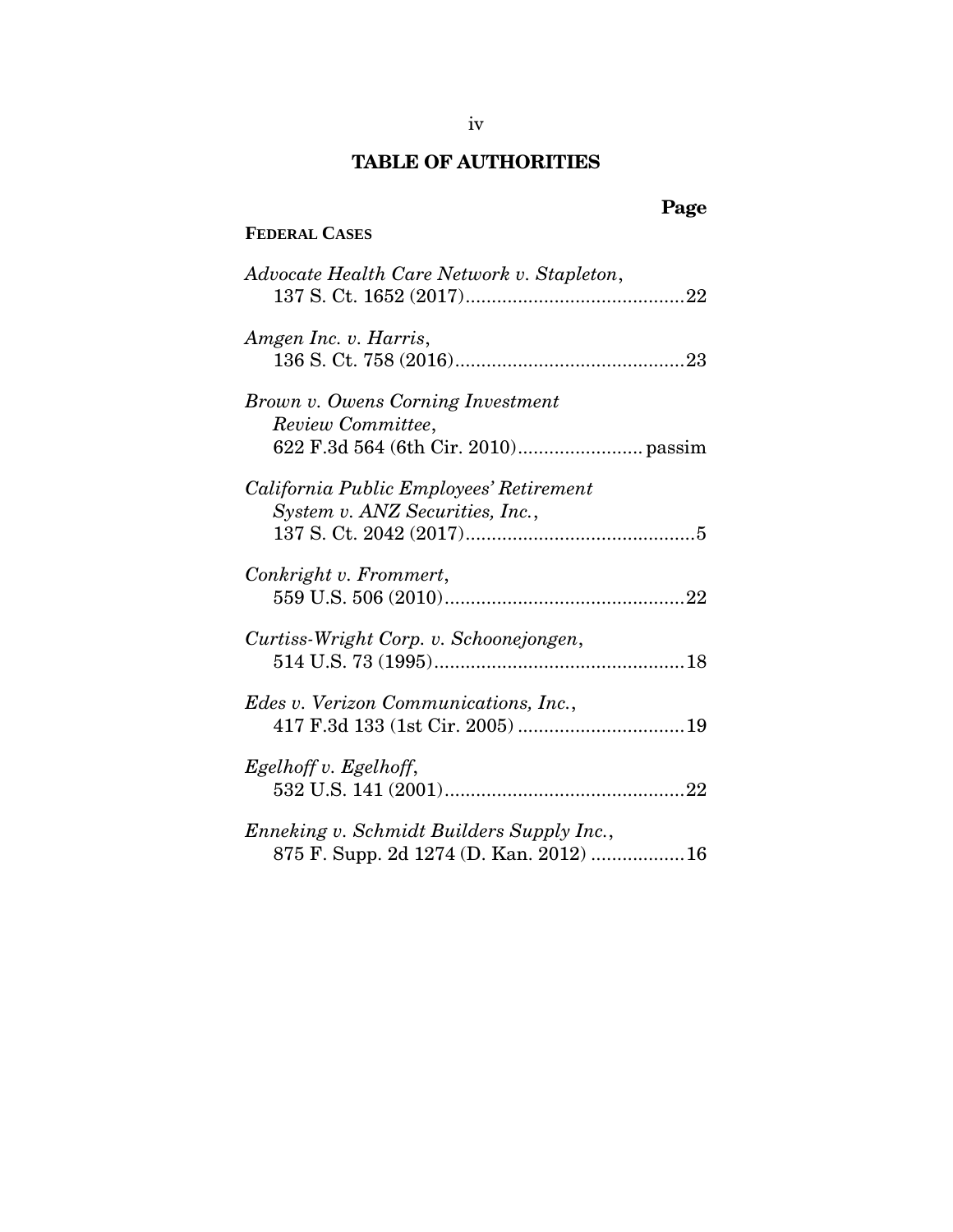| Fifth Third Bancorp v. Dudenhoeffer,                                                       |
|--------------------------------------------------------------------------------------------|
| Firestone Tire & Rubber Co. v. Bruch,                                                      |
| Gobeille v. Liberty Mutual Insurance Co.,                                                  |
| Harris v. Finch, Pruyn & Co.,<br>Civ. No. 05-951, 2008 WL 2064972                          |
| Heimeshoff v. Hartford Life & Accident<br>Insurance Co.,                                   |
| Jones v. R.R. Donnelley & Sons Co.,                                                        |
| Lockheed Corp. v. Spink,                                                                   |
| Lorenz v. Safeway, Inc.,<br>241 F. Supp. 3d 1005 (N.D. Cal. 2017) 16                       |
| Metropolitan Life Insurance Co. v. Glenn,                                                  |
| New York State Conference of Blue Cross & Blue<br>Shield Plans v. Travelers Insurance Co., |
|                                                                                            |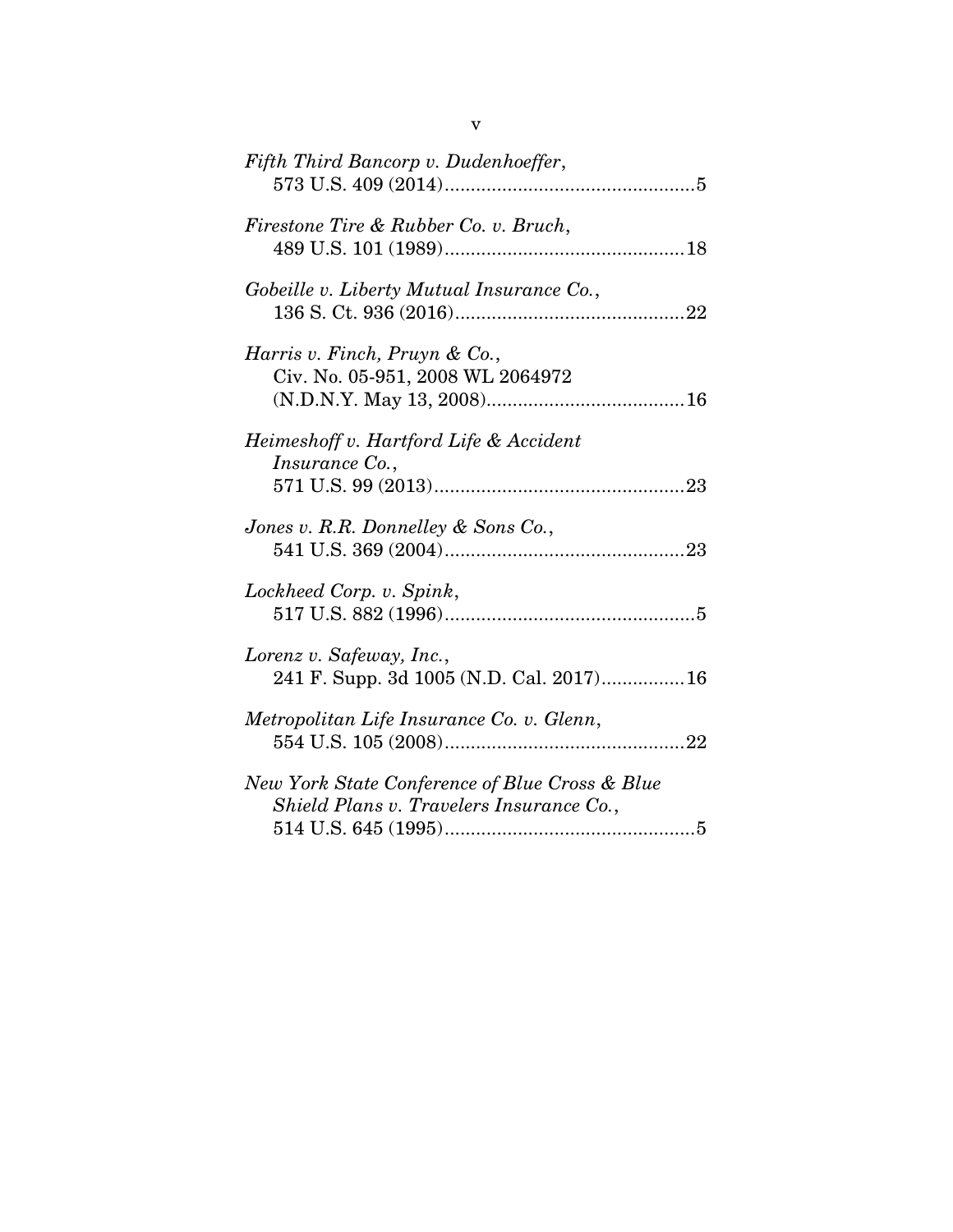| In re Northrop Grumman Corp. ERISA Litigation,<br>Civ. No. 06-6213, 2015 WL 10433713                  |
|-------------------------------------------------------------------------------------------------------|
| Reeves v. Airlite Plastics, Co.,<br>Civ. No. 04-56, 2005 WL 2347242                                   |
| Rosen v. Prudential Retirement<br>Insurance and Annuity Co.,                                          |
| Rush Prudential HMO, Inc. v. Moran,                                                                   |
| Shirk v. Fifth Third Bancorp,<br>Civ. No. 05-49, 2009 WL 3150303                                      |
| Tibble v. Edison International,                                                                       |
| Wilson v. Garcia,                                                                                     |
| Young v. General Motors Investment<br>Management Corp.,<br>550 F. Supp. 2d 416 (S.D.N.Y. 2008) 16, 19 |
| <b>STATE CASES</b>                                                                                    |
| Poffenberger v. Risser,                                                                               |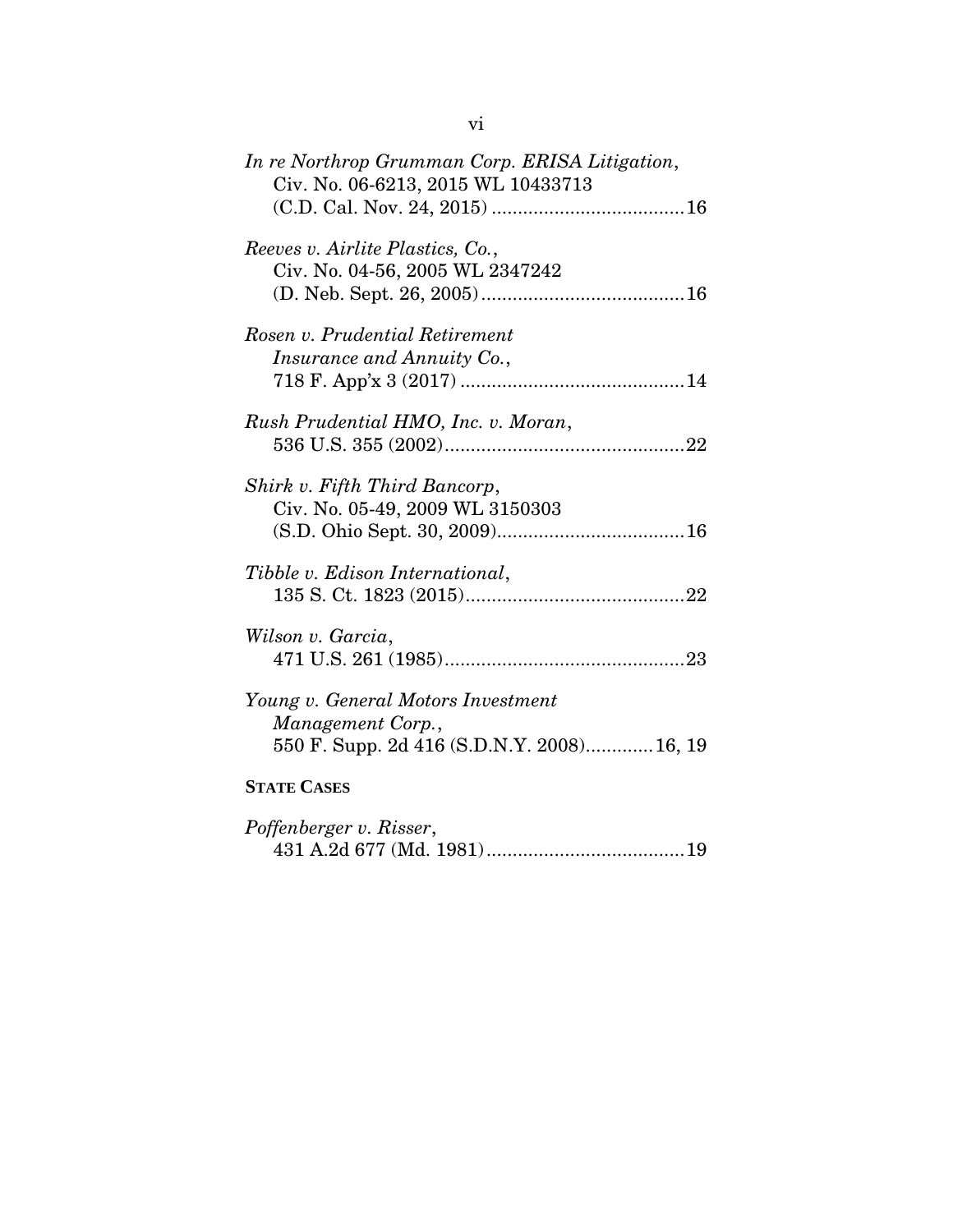#### **GRANTS OF CERTIORARI**

| Cochise Consultancy, Inc. v. United States,<br>cert. granted, No. 18-315 (Nov. 16, 2018) 23 |  |  |
|---------------------------------------------------------------------------------------------|--|--|
| McDonough v. Smith,<br>cert. granted, No. 18-485 (Jan. 11, 2019)23                          |  |  |
| <b>FEDERAL STATUTES</b>                                                                     |  |  |
|                                                                                             |  |  |
|                                                                                             |  |  |
|                                                                                             |  |  |
|                                                                                             |  |  |
|                                                                                             |  |  |
|                                                                                             |  |  |
|                                                                                             |  |  |
|                                                                                             |  |  |
|                                                                                             |  |  |
|                                                                                             |  |  |
|                                                                                             |  |  |
| <b>FEDERAL REGULATIONS</b>                                                                  |  |  |
|                                                                                             |  |  |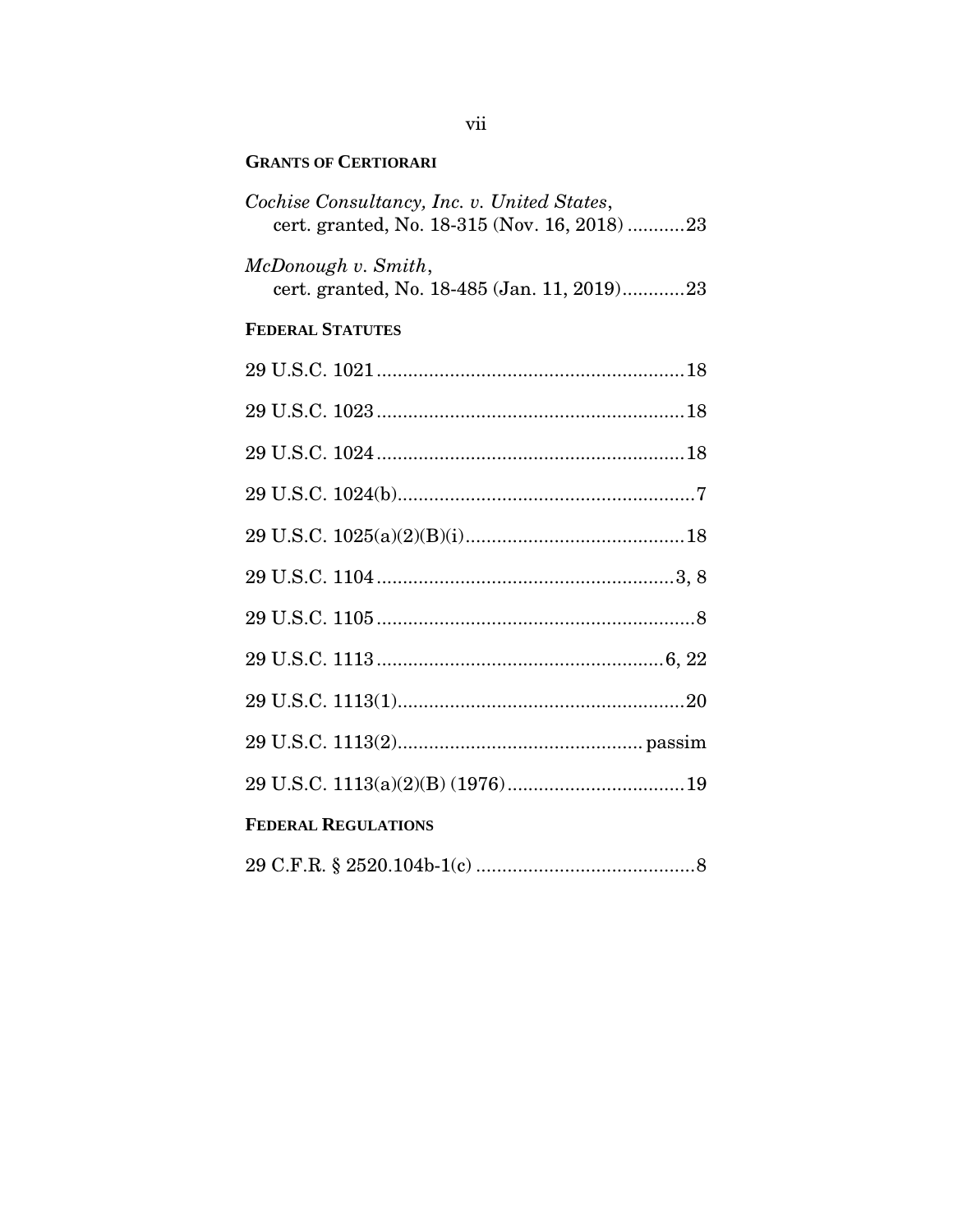| <b>LEGISLATIVE MATERIALS</b>                                                                                                                                                                            |
|---------------------------------------------------------------------------------------------------------------------------------------------------------------------------------------------------------|
| H.R. Rep. No. 93-533 (1974),<br>as reprinted in, 1974 U.S.C.C.A.N.                                                                                                                                      |
| <b>OTHER AUTHORITIES</b>                                                                                                                                                                                |
| Black's Law Dictionary (9th ed. 2009)19                                                                                                                                                                 |
| John Manganaro, Assessing Courts'<br><b>ERISA Decisions in 2018,</b><br>PLANSPONSOR (Dec. 31, 2018)21                                                                                                   |
| Liam K. Healy, Ninth Circuit Questions<br>the Sixth Circuit's Understanding of<br>'Actual Knowledge' in ERISA Statute<br>of Limitations Decision, Foster Swift<br>Collins & Smith PC (Dec. 13, 2018) 24 |
| Litigation v. Innovation: Defined<br>Contribution's Sweeping Paralysis,<br>Chief Investment Officer (Apr. 13, 2016)22                                                                                   |
| Mark E. Schmidtke & Madeline Chimento<br>Rea, Under ERISA, Ignorance Is Bliss<br>in the Ninth Circuit, Ogletree Deakins                                                                                 |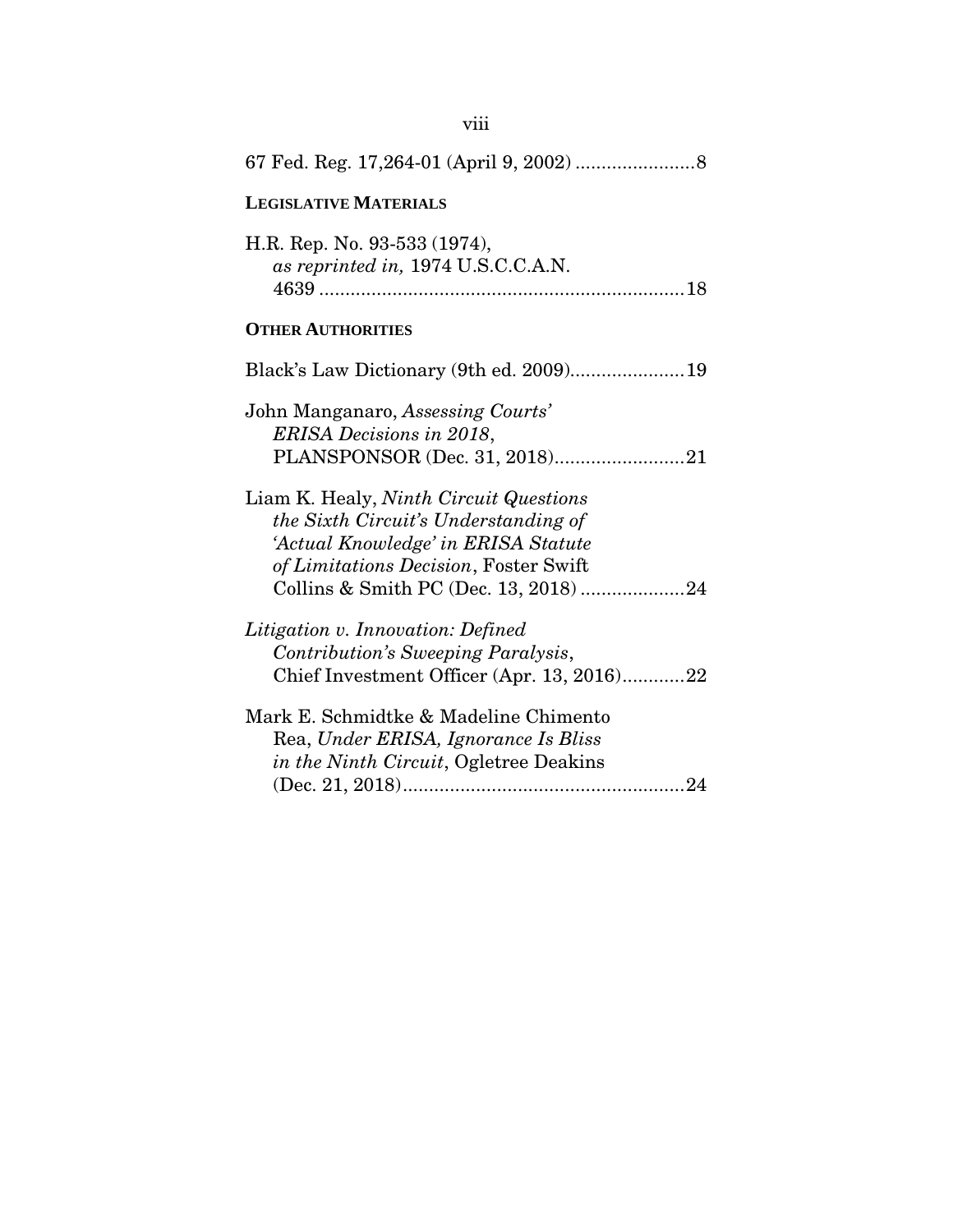#### PETITION FOR A WRIT OF CERTIORARI

Intel Corporation Investment Policy Committee; the Finance Committee of the Intel Corporation Board of Directors; the Intel Retirement Plans Administrative Committee; Intel 401(k) Savings Plan; Intel Retirement Contribution Plan; Charlene Barshefsky; Susan L. Decker; John J. Donahoe; Reed E. Hundt; Ravi Jacob; James D. Plummer; David S. Pottruck; and Frank D. Yeary respectfully petition for a writ of certiorari to review the judgment of the United States Court of Appeals for the Ninth Circuit in this case.

#### OPINIONS BELOW

<span id="page-10-0"></span>The opinion of the court of appeals (App., *infra*, 1a-18a) is reported at 909 F.3d 1069. The opinion of the district court (App., *infra*, 19a-49a) is unreported.

#### **JURISDICTION**

<span id="page-10-1"></span>The judgment of the court of appeals was entered on November 28, 2018. The jurisdiction of this Court is invoked under 28 U.S.C. 1254(1).

#### STATUTORY PROVISION INVOLVED

<span id="page-10-2"></span>Section 1113 of Title 29 of the United States Code provides:

No action may be commenced under this subchapter with respect to a fiduciary's breach of any responsibility, duty, or obligation under this part, or with respect to a violation of this part, after the earlier of—

(1) six years after (A) the date of the last action which constituted a part of the breach or violation, or (B) in the case of an omission the latest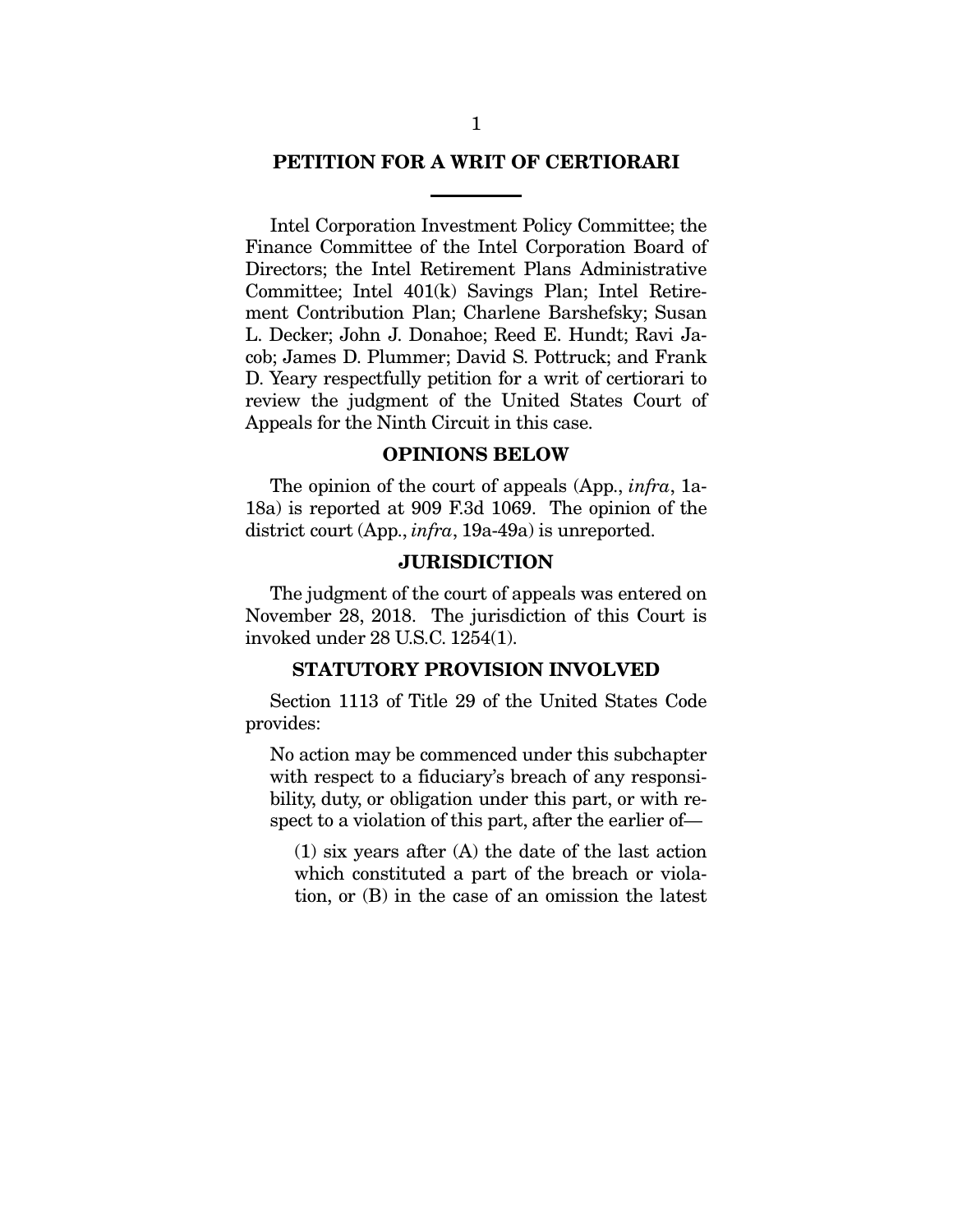date on which the fiduciary could have cured the breach or violation, or

(2) three years after the earliest date on which the plaintiff had actual knowledge of the breach or violation;

except that in the case of fraud or concealment, such action may be commenced not later than six years after the date of discovery of such breach or violation.

#### STATEMENT

<span id="page-11-0"></span>Section 413(2) of the Employee Retirement Income Security Act (ERISA) prohibits actions commenced more than three years after "the earliest date on which the plaintiff had actual knowledge of the breach or violation." 29 U.S.C. 1113(2). The question presented here is whether this provision bars suit where all of the information relevant to an alleged violation was disclosed to the plaintiff more than three years before the plaintiff filed the complaint, but the plaintiff chose not to read or does not recall whether he read the materials provided to him.

The court of appeals held that the plaintiff could overcome Section 1113(2)'s statute of limitations under those circumstances. In doing so, it expressly "disagree[d] with" the analysis of the Sixth Circuit in *Brown v. Owens Corning Investment Review Committee*, 622 F.3d 564, 572 (6th Cir. 2010), which had applied Section 1113(2) to bar plaintiffs from proceeding with an ERISA claim under closely analogous circumstances. App., *infra*, 14a. The court of appeals was explicit that under its "interpretation of ERISA," the knowledge of the plaintiffs in *Brown* would be deemed "constructive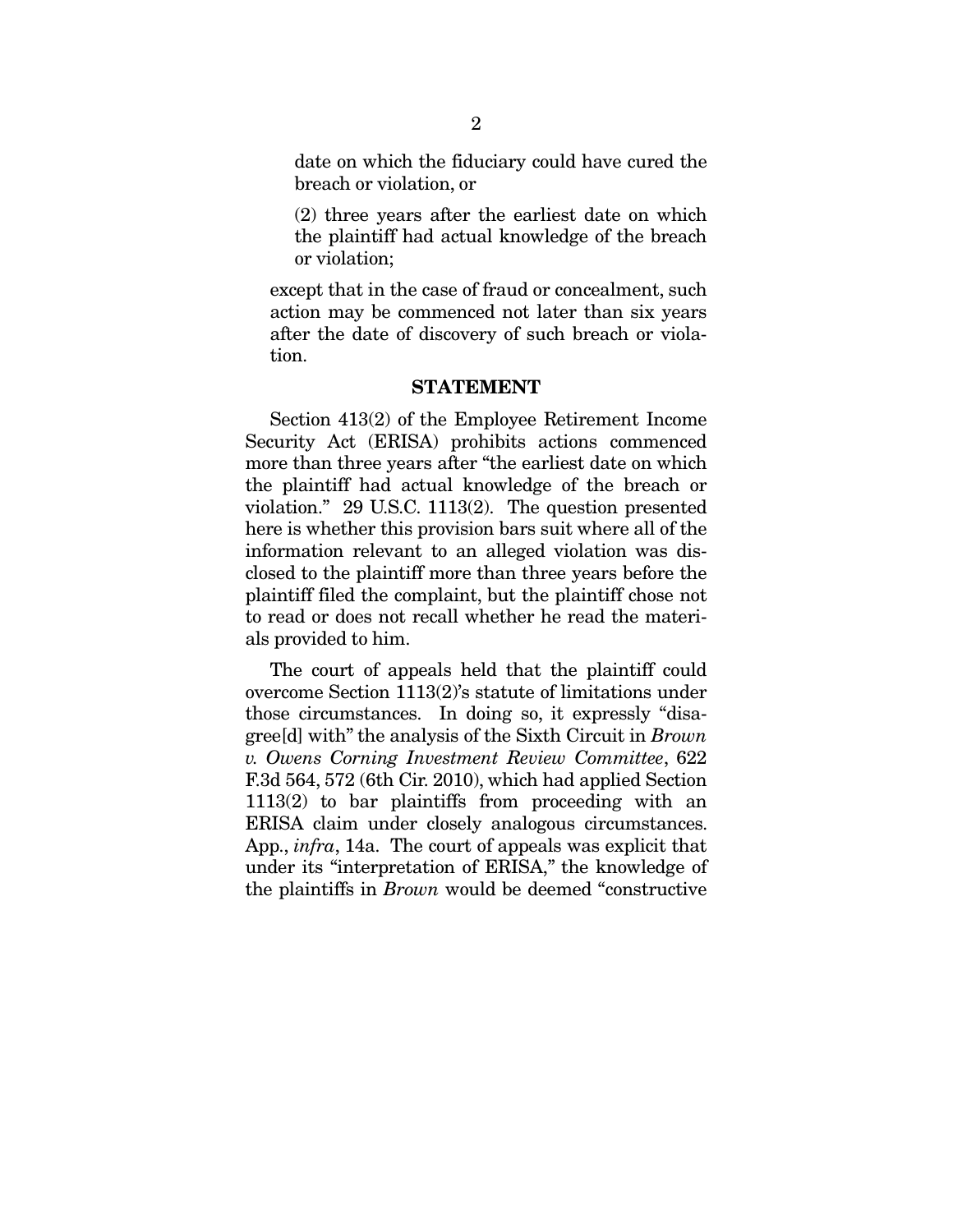knowledge only" and therefore insufficient to trigger Section 1113(2)'s three-year limitations period. *Id*.

Petitioners are two retirement plans for employees of Intel Corporation, as well as certain committees and individuals that played a role in administering the plans. Respondent, Christopher Sulyma, is a former engineer at Intel. Through the plans' service provider and otherwise, petitioners provided extensive disclosures to respondent about his retirement plans. Respondent received targeted emails alerting him that important documents were available online and providing links to the plans' website, which hosted the documents and which respondent repeatedly visited. Those documents laid out the percentage allocation of the plans' investments and explained that a significant portion of the investments was allocated to alternative investments such as hedge funds and private equity. The materials also spelled out in detail the risks and disadvantages of the allocation, including higher fees and lower returns than equity-heavy funds during periods when equity markets were rapidly rising. The materials explained the investment committee's judgment that the allocation was prudent because it dampened the volatility of the funds' performance and protected investors against significant losses when equity markets declined.

More than three years after the relevant information was provided to him, respondent filed a putative class action against petitioners, alleging, *inter alia*, that petitioners had imprudently over-allocated funds in Intel retirement plans to alternative investments, in violation of the plan administrators' fiduciary duties under 29 U.S.C. 1104. After the parties conducted statute-of-limitations discovery, the district court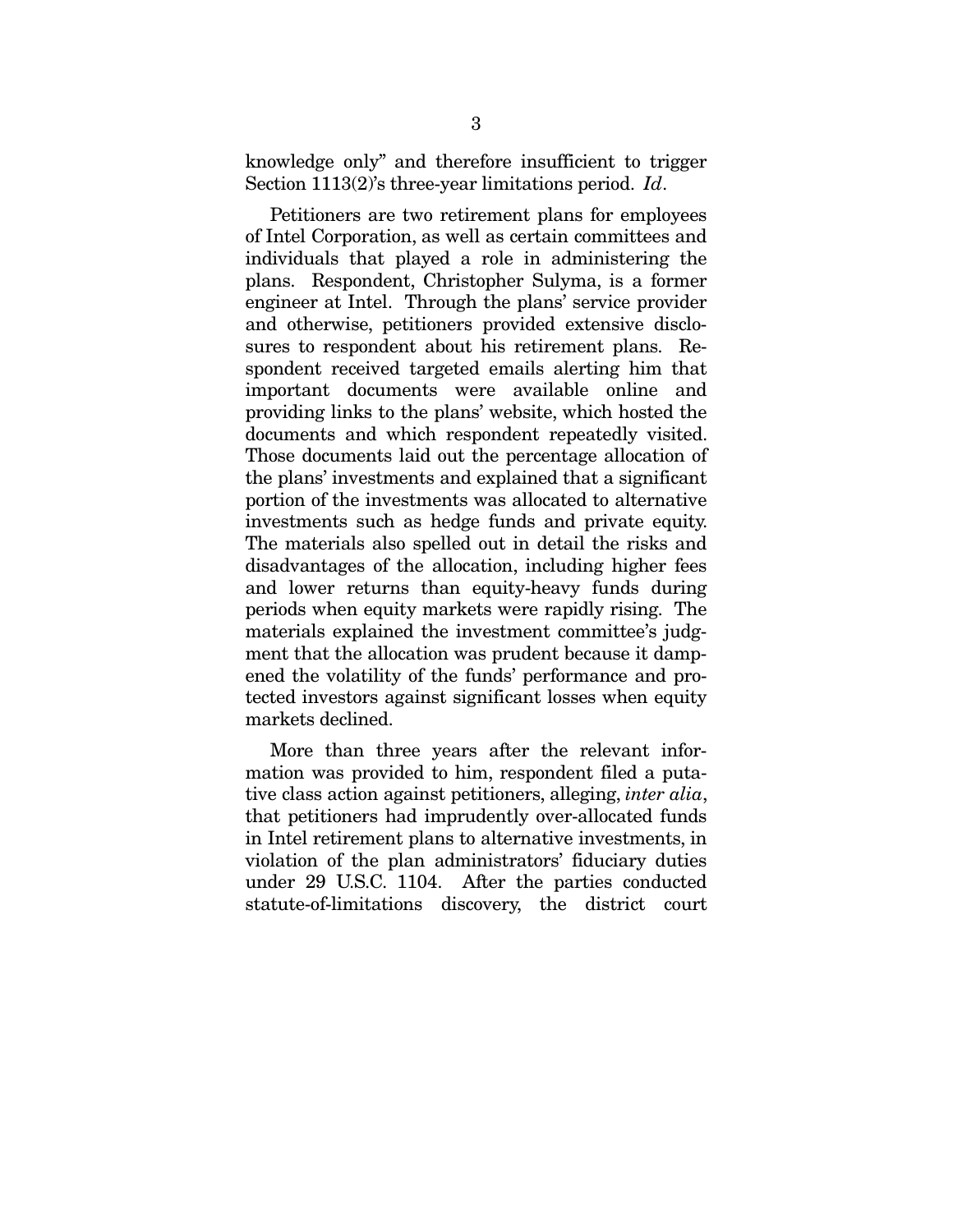granted summary judgment to petitioners, holding that respondent had "actual knowledge" of the facts on which his claims were based more than three years before filing suit.

Respondent appealed and the court of appeals reversed. The court acknowledged that petitioners had provided plan participants with detailed materials regarding the investments respondent challenged and that respondent thus had sufficient information available to him to know about the allegedly imprudent investments more than three years before he filed suit. But the court held that the limitations defense was unavailable unless the defendant could establish that the plaintiff had in fact *read* the information he received. Because respondent testified in his deposition that he did not recall whether he read the relevant information and denied that he was subjectively aware of it, the court held that a fact issue existed as to whether respondent had the "actual knowledge" required to trigger the three-year limitations period, thus precluding summary judgment.

By departing from the Sixth Circuit's interpretation of Section 1113(2) in *Brown* (and the uniform view of the district courts on this issue, see pages 15–17 *infra*), the Ninth Circuit has subjected multistate employers to conflicting legal regimes for claims concerning their company-wide retirement plans, and provided plaintiffs with an easy-to-execute and difficult-to-refute tactic for evading Section 1113(2)'s statute of limitations in a category of cases that arise with great frequency. That is the definition of an intolerable conflict. And this case is an optimal vehicle for resolving it and setting forth a uniform nationwide rule. The petition for a writ of certiorari should therefore be granted.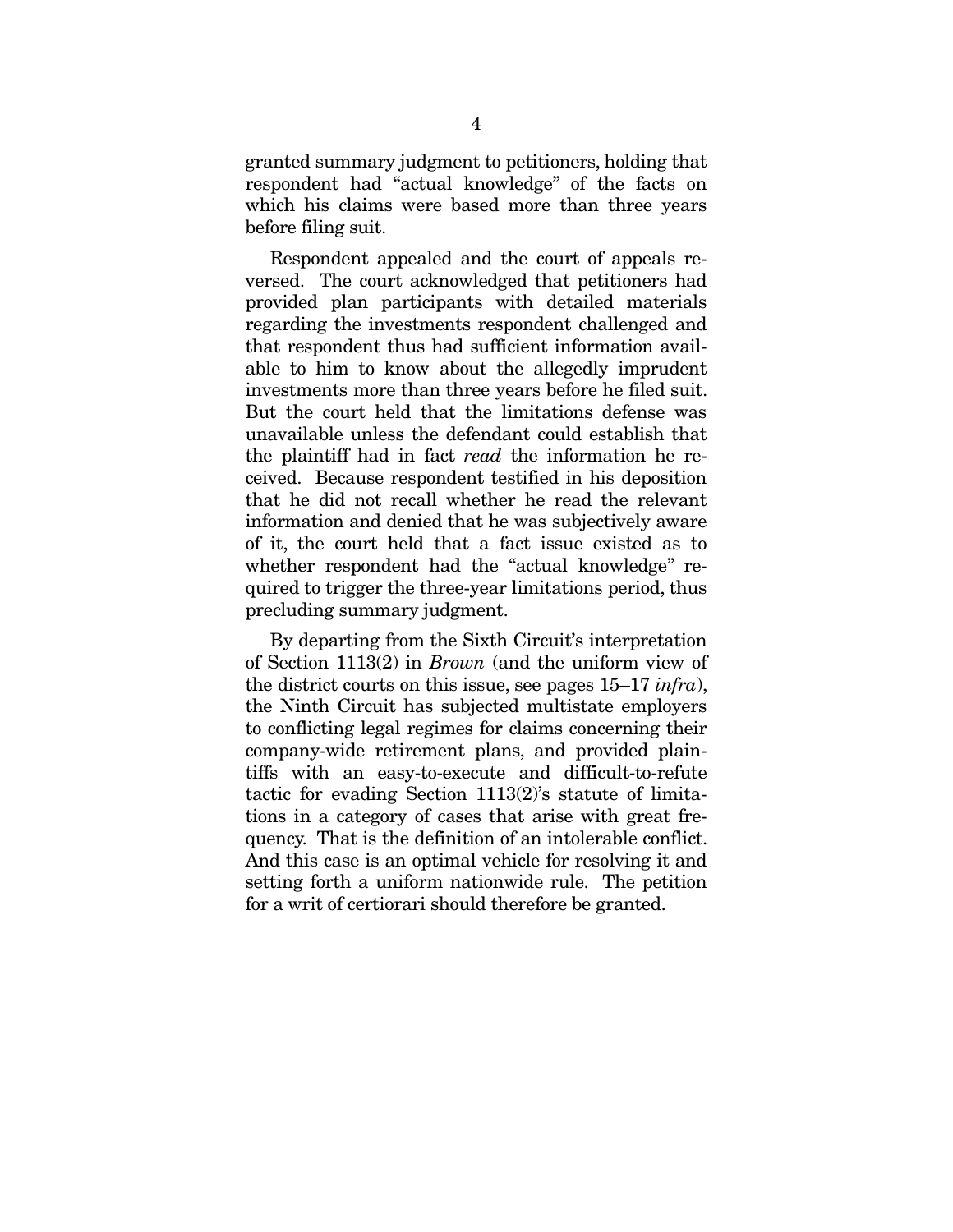1. ERISA regulates private employer retirement plans. It does not require employers to provide employee benefit plans or prescribe any particular type or level of benefit a plan must provide. See *Lockheed Corp. v. Spink*, 517 U.S. 882, 887 (1996). Instead, it establishes extensive reporting and disclosure mandates, see 29 U.S.C. 1021–1031; and, of relevance here, various fiduciary responsibilities for plan administrators, see *id.* 1101–1114. ERISA imposes a duty of care on plan fiduciaries in managing trust funds. See *id.* 1104. To enforce its provisions, ERISA provides for civil liability and other sanctions in the event of breach. See *id.* 1131–1145; *New York State Conference of Blue Cross & Blue Shield Plans v. Travelers Insurance Co.*, 514 U.S. 645, 651 (1995). ERISA "careful[ly] balanc[es]" protections for plan beneficiaries with the recognition that overly burdensome regulation can discourage employers from providing benefit plans in the first place. *Fifth Third Bancorp v. Dudenhoeffer*, 573 U.S. 409, 424 (2014) (citation omitted).

To prevent stale claims and to deter plaintiffs from sleeping on their rights, ERISA's statute of limitations bars claims that a fiduciary breached any duty if they are brought more than "three years after the earliest date on which the plaintiff had actual knowledge of the breach or violation." 29 U.S.C. 1113(2). Another subsection contains a six-year repose period, prohibiting claims brought six years or more after "the date of the last action which constituted a part of the breach or violation," or, in cases of omission, after "the latest date on which the fiduciary could have cured the breach or violation." *Id.* 1113(1); see *California Public Employees' Retirement System v. ANZ Securities, Inc.*, 137 S. Ct. 2042, 2050 (2017). In a provision not at issue here,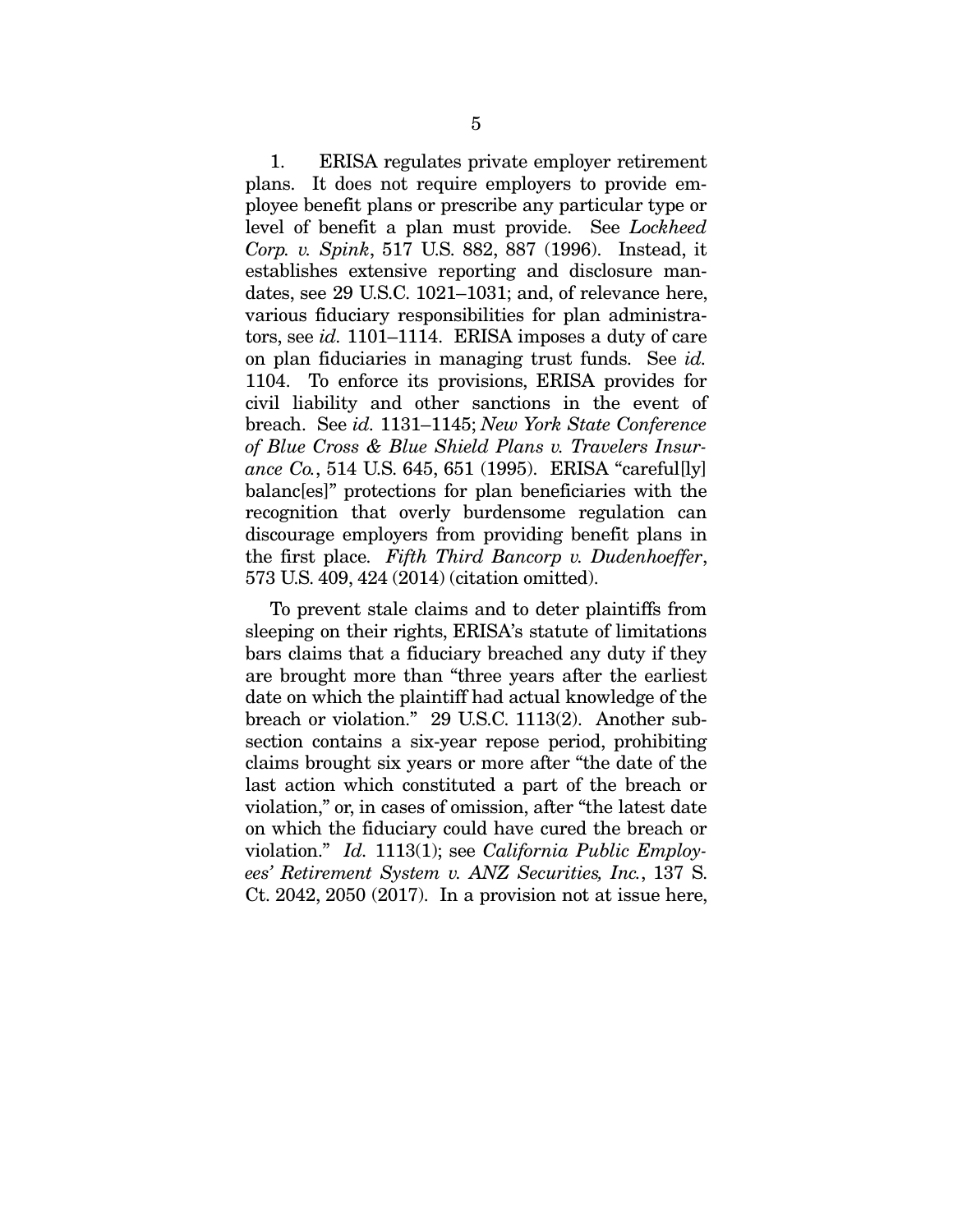the section provides an exception for cases of fraud or concealment; in such cases, the repose period runs from the plaintiff's discovery of the violation. See 29 U.S.C. 1113.

2. Respondent, an engineer with a doctorate in experimental physics, worked at Intel between 2010 and 2012. During that time, he participated in two retirement plans sponsored by Intel: the Intel Retirement Contribution Plan and the Intel 401(k) Savings Plan (both petitioners here). The funds available in each plan were managed by the Intel investment policy committee (also a petitioner here). The funds in which respondent invested included alternative investments in hedge funds and private equity. In the aftermath of the 2008 financial crisis, the investment policy committee selected that allocation to increase diversification and reduce volatility during periods of market decline. But the alternative investments came with higher fees, and their returns were expected to trail equity-heavy funds when the equity markets were yielding strong returns. As would be expected of funds of this type, when equity markets surged after the financial crisis, the funds' returns were lower than those of equityheavy index funds and similar portfolios. App., *infra*, 3a–4a.

Petitioners "disclosed these investment decisions to [respondent]," specifying both the fact of the allocation and the strategy behind that decision. App., *infra*, 3a– 4a. For example, a 2010 "Fund Fact Sheet" for one of respondent's funds disclosed that the fund was invested more heavily in hedge funds than were comparable portfolios, and it illustrated the allocation with graphs and tables. The fact sheet explained that the investments would provide diversification that was expected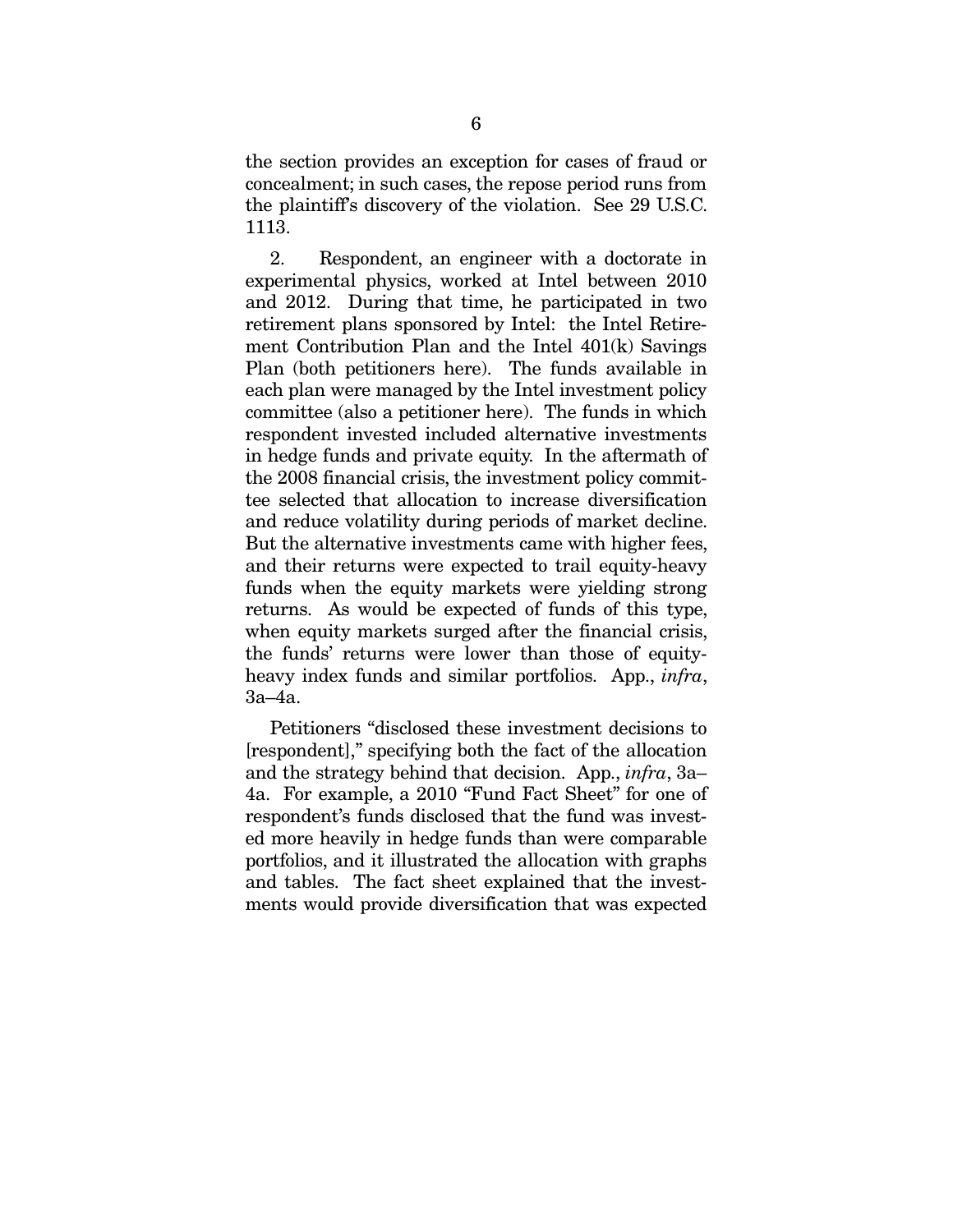to reduce volatility and increase performance in times when the overall market was declining rapidly. But the fact sheet also warned that the steadier performance "c[a]me with a price," including reduced performance in certain market conditions and higher costs, and that as a result the fund was not generating returns as robust as those of equity-heavy funds. *Id.* at 4a, 38a–39a.

Petitioners made the documents containing the information available electronically, using targeted email notifications with links to many of the documents, which were hosted on plan and company websites. The emails alerted respondent to the availability of the documents and their importance. During his brief tenure with Intel, respondent regularly accessed the website for those materials, clicking on more than a thousand webpages within that site; it was undisputed that respondent "accessed some of th[e] information" that disclosed the disputed investment decisions "on the websites." App., *infra*, 3a–4a; see C.A. Supp. Rec. 247–265. Nonetheless, respondent did not concede that he was aware of the information contained in the materials, asserting that he did not "recall" reading the relevant information and was not "aware" of the allocation and its downsides until shortly before filing suit. App., *infra*, 16a–17a.[1](#page-16-0)

<span id="page-16-0"></span> <sup>1</sup> The Intel plan administrators' electronic disclosure of information about the plans satisfied ERISA's requirement to furnish certain documents to plan participants. See 29 U.S.C. 1024(b). Department of Labor regulations provide that posting information to a plan website and emailing participants about the availability of the documents—as the plan administrators did here—satisfies a plan administrator's statutory obligation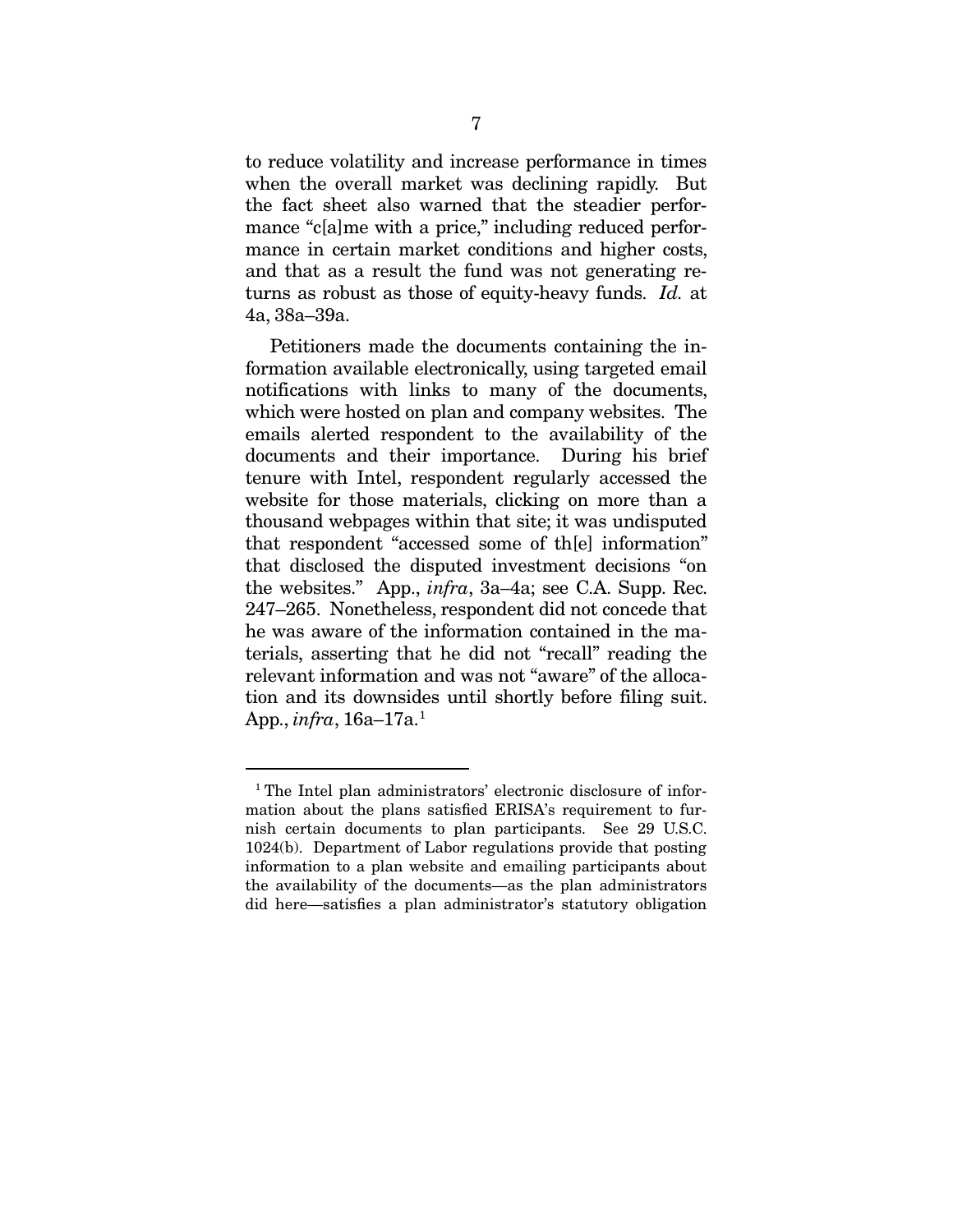3. On October 29, 2015, more than three years after the relevant information was disclosed to him, respondent filed a putative class action against petitioners, alleging that petitioners had imprudently overallocated funds in the two retirement plans to alternative investments and had failed to disclose relevant facts about those allocations, in violation of 29 U.S.C. 1104. Respondent also asserted derivativeliability claims on the theory that each petitioner had failed to monitor and remedy other petitioners' alleged breaches, in violation of 29 U.S.C. 1105.

After the parties conducted discovery on the limitations question, the district court granted summary judgment to petitioners on all counts. App., *infra*, 19a– 49a. It held that, for purposes of 29 U.S.C. 1113(2), respondent had "actual knowledge" of the facts on which his claims were based more than three years before he filed suit. *Ibid.*

At the outset, the district court noted that the "gravamen of [respondent's] complaint is that [petitioners] imprudently over-allocated to hedge funds and private equity investments," which presented an undue risk of high fees and costs. App., *infra*, 21a. Respondent did not dispute that he received certain documents that set out the investment allocations he alleges were imprudent. *Id.* at 34a–35a. Nor did respondent dispute that those documents "directed" him to review additional materials (also made directly available to him) that set out the allocation and described the investment strategy. *Id.* at 35a–36a. Similarly, other materials respondent admitted to reviewing specifically "directed him" to

 $\overline{a}$ 

to furnish the information to participants. See 29 C.F.R. 2520.104b-1(c); 67 Fed. Reg. 17,264-01 (April 9, 2002).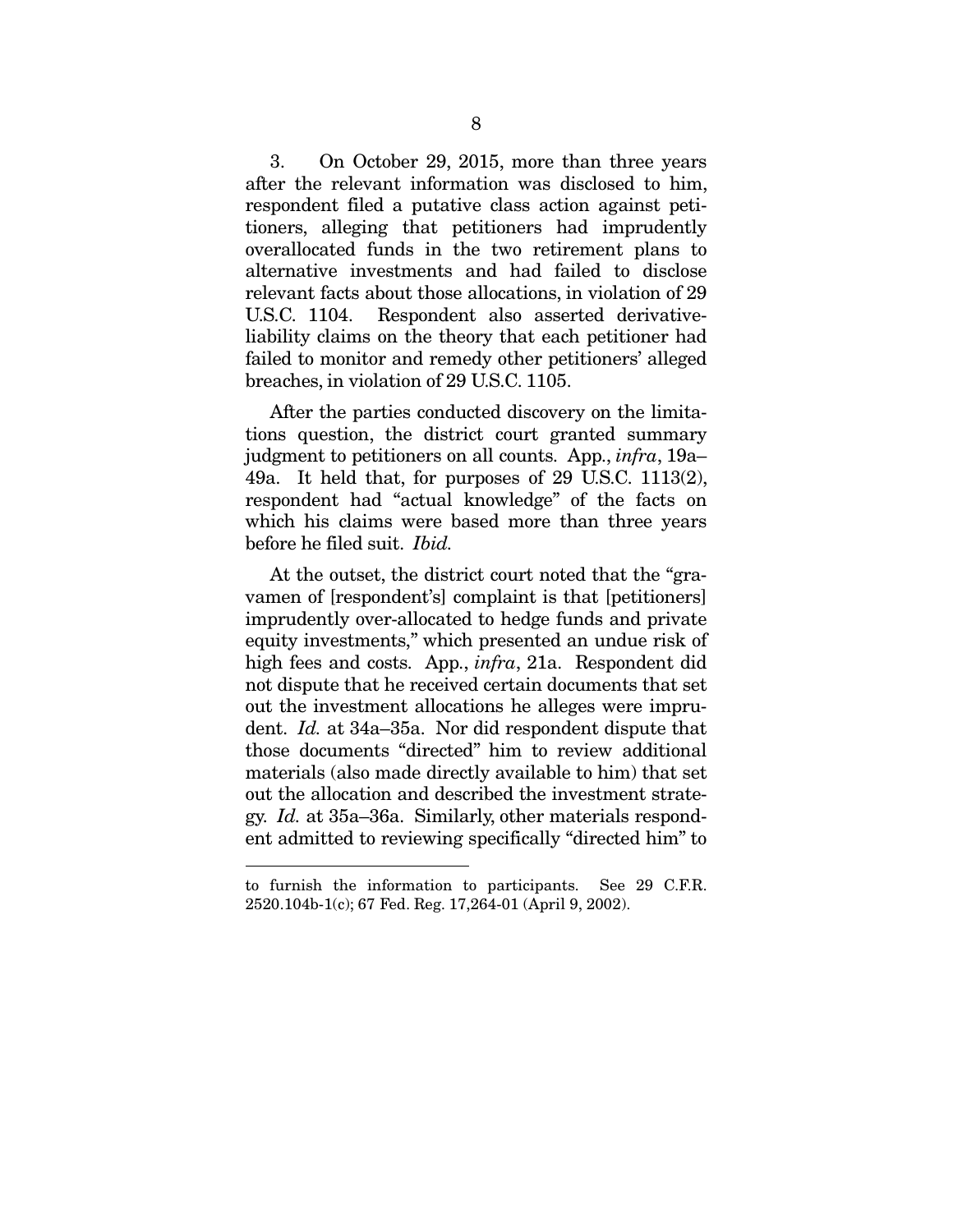the plans' website. *Id.* at 40a. Because the elements of the asserted counts were all "disclosed to respondent" more than three years before he sued, petitioners were entitled to summary judgment and the suit was timebarred. *Id.* at 44a.

The district court emphasized that respondent admitted reviewing materials that "directed him" to the plans' website. App., *infra*, 40a. In the district court's view, respondent's decision not to review those materials—or his claim years later that he did not recall doing so—could not suffice to defeat the limitations defense. *Ibid.*

For similar reasons, the district court granted summary judgment to petitioners on the failure-to-disclose counts, App., *infra*, 48a, and it entered judgment for petitioners on the derivative-liability counts because no live primary-liability counts remained, *id*. [2](#page-18-0)

4. Respondent appealed the grant of summary judgment based on the limitations defense, and the court of appeals reversed. App., *infra*, 1a–18a. At the outset, the court observed that "ERISA does not define 'knowledge' or 'actual knowledge.'" *Id.* at 6a. The court perceived "confusion \* \* \* over the scope of the 'actual knowledge'" standard, and it proceeded to "determine the meaning of 'actual knowledge' in this circuit." *Id.* at 6a–7a. The court concluded that, in order to obtain summary judgment on a limitations defense under ERISA, the defendant must show that "there is no

<span id="page-18-0"></span> <sup>2</sup> The district court also granted summary judgment on the merits on the failure-to-disclose claims. See App., *infra*, 45a n.11. Respondent did not appeal the merits determination as to his failure-to-disclose claims, and the judgment on these counts therefore is final. See *id.* at 5a n.2.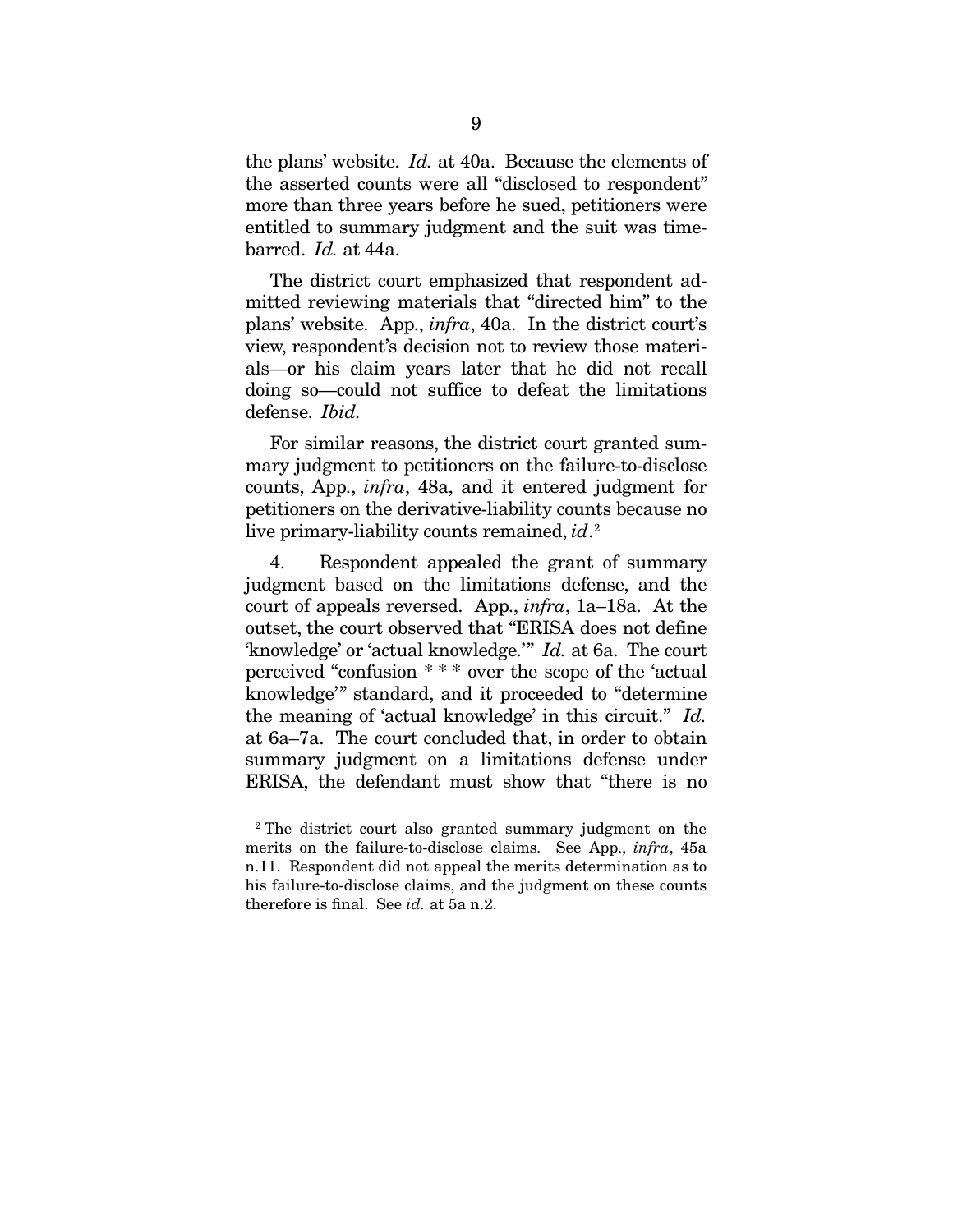dispute of material fact that the plaintiff was actually aware that the defendant acted imprudently." *Id.* at 13a–14a. The court of appeals took the view that, because receiving materials directly from an employer can suffice to establish *constructive* knowledge, it must be insufficient to establish *actual* knowledge. *Id.* at 14a. Accordingly, the court of appeals determined that, unless the undisputed record established that respondent specifically reviewed the provided materials and was "actually aware" of the disclosed information, summary judgment based on the limitations defense necessarily must be denied. *Id.* at 13a.

In adopting that interpretation, the court of appeals recognized that "[its] understanding of actual knowledge conflicts with the Sixth Circuit's." *Id.* at 14a. The Sixth Circuit had held that plan participants' "failure to read the documents" provided by the plan "will not shield them from having actual knowledge of the documents' terms." *Ibid.* (quoting *Brown v. Owens Corning Investment Review Committee*, 622 F.3d 564, 571 (2010)). The court of appeals in this case expressly "disagree[d]" with that holding. *Ibid.*

Turning to the facts of the case, the court of appeals recognized that petitioners had disclosed the "alternative investments, the strategy behind those investments, and possible risks" in multiple documents provided to respondent between 2010 and 2012. App., *infra*, 16a. Accordingly, the court acknowledged, respondent "had sufficient information available to him to know about the allegedly imprudent investments before October 29, 2012"—that is, more than three years before he filed suit. *Id*.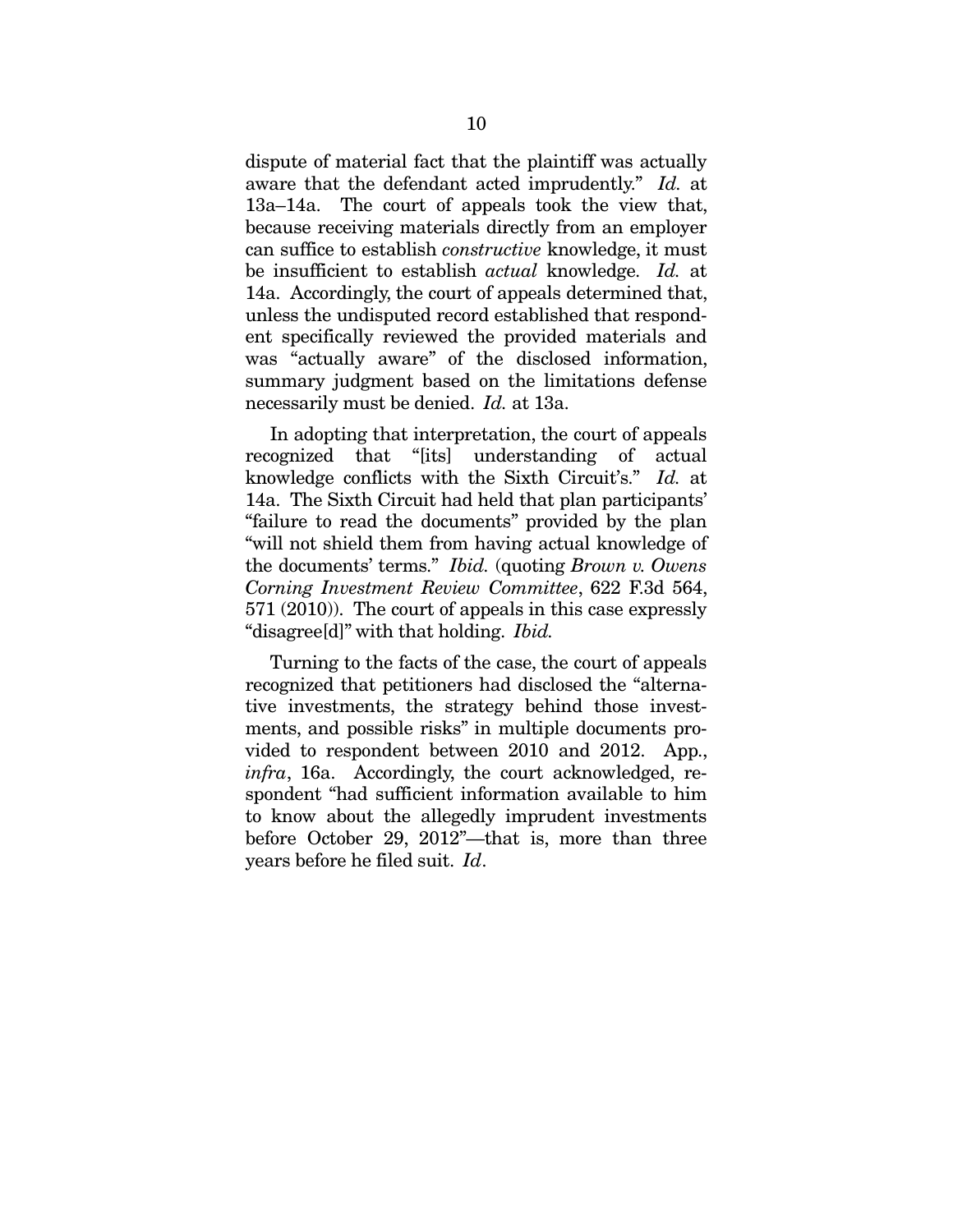Despite that acknowledgment, the court of appeals concluded that the suit could proceed because petitioners could not additionally establish, with undisputed evidence, that respondent actually had read and recalled the documents provided to him. App., *infra*, 16a. Respondent asserted in his deposition that he did "not recall" seeing the documents and that he was "unaware" that funds had been invested in hedge funds and private equity. *Ibid.* As a result, in the court's view, petitioners had failed to establish that respondent had the "actual knowledge" required to trigger the threeyear limitations period. *Ibid.* The court therefore reversed the grant of summary judgment on the relevant counts and remanded to the district court for further proceedings. *Id.* at 16a–17a.

#### <span id="page-20-0"></span>REASONS FOR GRANTING THE PETITION

The court of appeals' decision in this case presents a square and acknowledged circuit conflict on a question of statutory interpretation under ERISA that arises frequently and is of manifest importance to the sound administration of the statutory scheme. That conflict, which represents the considered views of the courts on either side, is unlikely to be resolved without the Court's intervention. And the lack of uniformity concerning the calculation of the limitations period urgently requires resolution to ensure that multistate employers are not subject to conflicting regimes depending on where ERISA plaintiffs choose to sue them, and to ensure that all employers can order their affairs so as to minimize the risk of suits like the one respondent is pursuing here. Because this case presents an optimal vehicle for resolving the conflict, the petition for a writ of certiorari should be granted.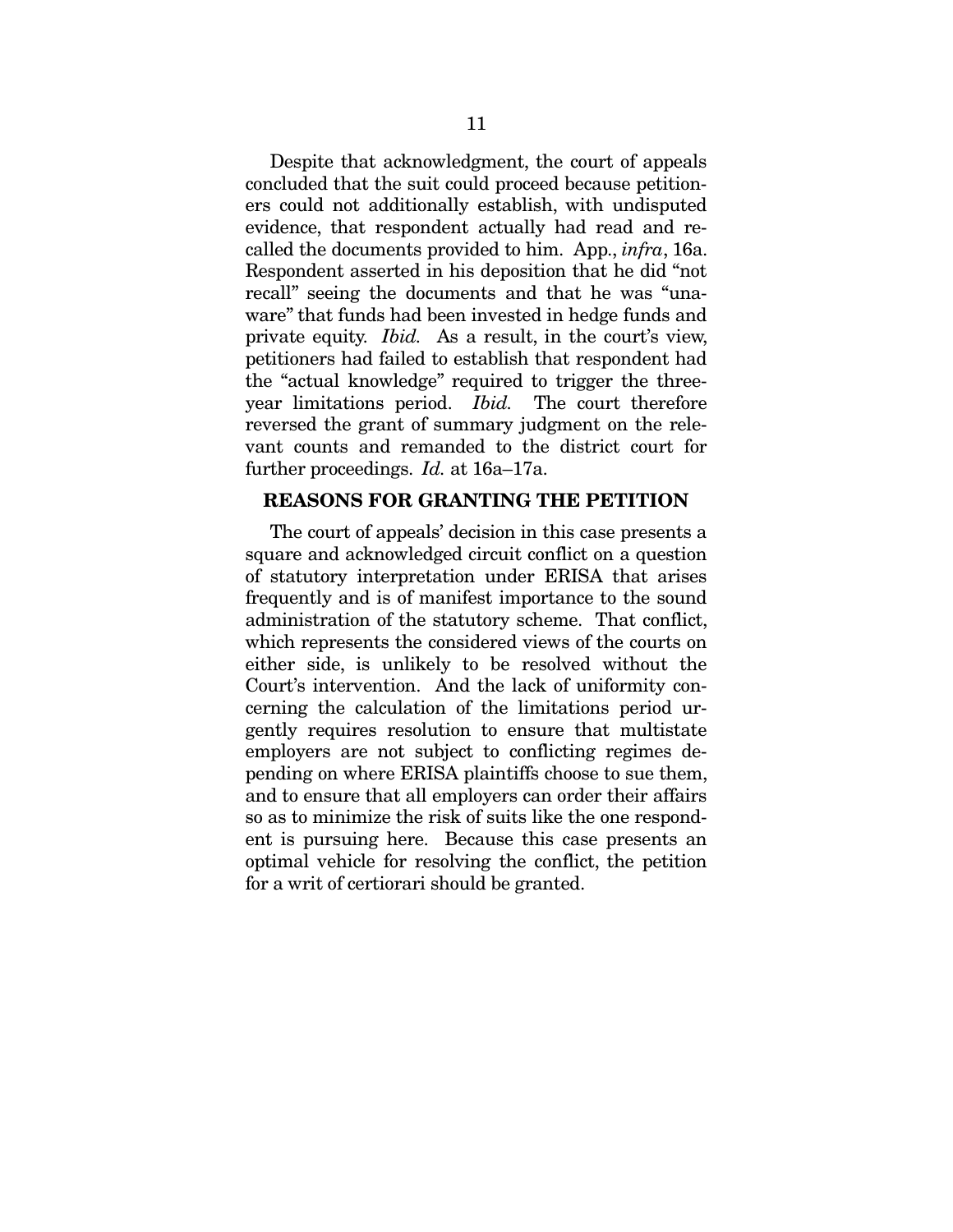### <span id="page-21-0"></span>A. The Decision Below Squarely Presents A Conflict Among The Courts Of Appeals

This case presents a recognized circuit conflict, and the decision below disrupts a settled body of case law concerning the meaning of "actual knowledge" under ERISA's statute of limitations, 29 U.S.C. 1113(2). Until the Ninth Circuit's decision in this case, the overwhelming consensus in the federal courts was that plan participants possessed actual knowledge of facts where the facts were divulged to them in plan documents disclosed pursuant to ERISA. The decision below, however, requires specific proof that each individual *read* the plan documents in order to establish actual knowledge. That holding means that, in a large swath of the country, the application of ERISA's limitation period will turn on whether a plaintiff admits to reviewing information clearly set out before him something plaintiffs will have little incentive to do and defendants will have great difficulty establishing.

As the decision below acknowledged, the Sixth Circuit's test for actual knowledge would have led to the opposite result in this case. The Sixth Circuit, like multiple district courts, has long applied the rule that "actual knowledge" does not require an ERISA defendant to prove that plan participants in fact read the information disclosed to them. Instead, defendants can satisfy the actual-knowledge requirement by establishing that a participant is provided with, or specifically directed to, documents disclosing all the material facts relevant to his claim. Under that test, an employee's failure to read the documents will not shield him from possessing actual knowledge of the documents' terms.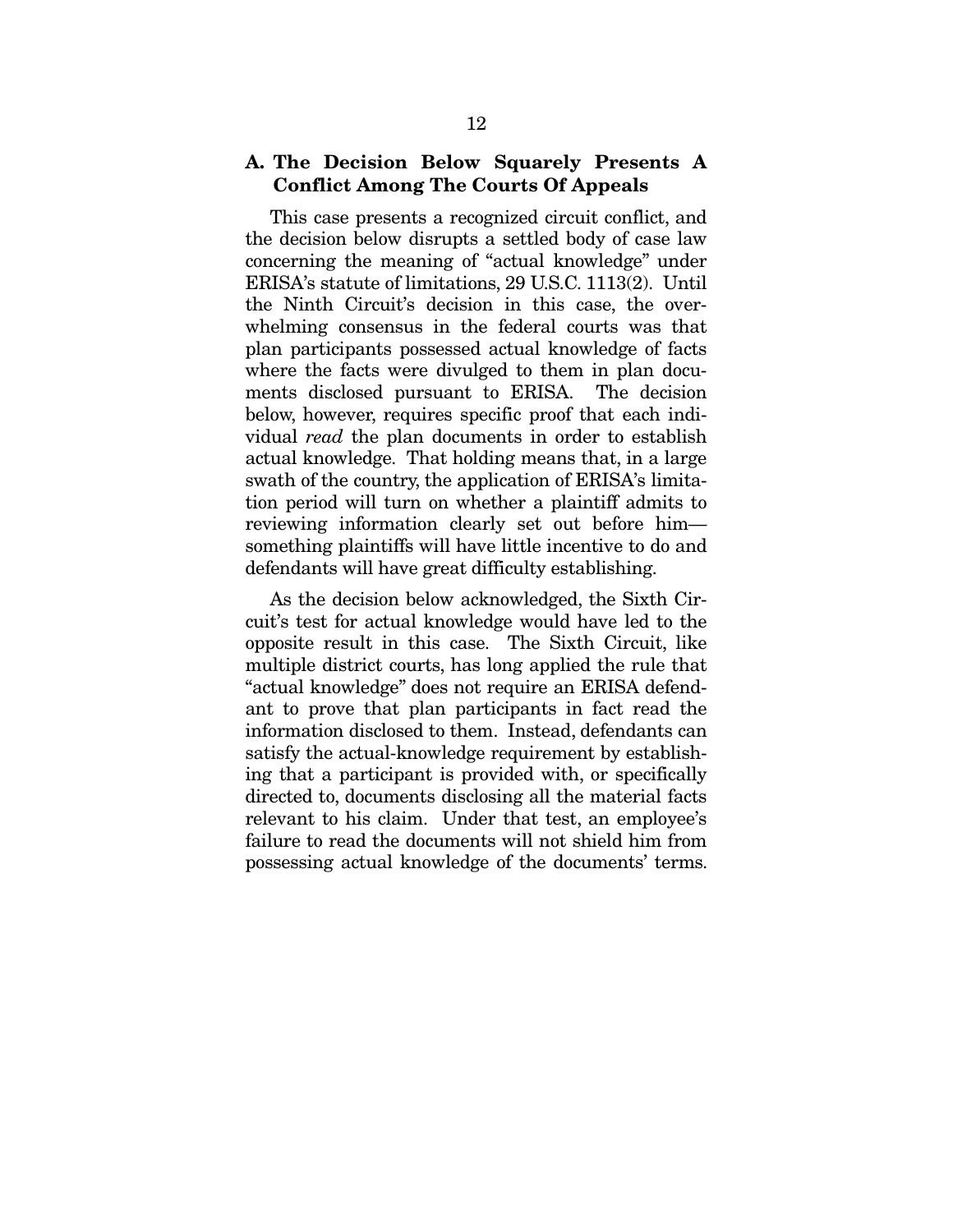The Court's review is plainly warranted to resolve this conflict.

1. As the Ninth Circuit expressly recognized (App., *infra*, 14a), its decision in this case directly conflicts with the Sixth Circuit's decision in *Brown v. Owens Corning Investment Review Committee*, 622 F.3d 564 (6th Cir. 2010). There, a group of plan participants brought a class-action lawsuit under ERISA against the fiduciaries who administered their retirement plans, alleging that the fiduciaries failed to divest an investment that had become imprudent. *Id*. at 566. The running of the limitations period in Section 1113(2) turned on when the plan participants first had actual knowledge that the fiduciaries had the authority to divest from the challenged investment. See *id.* at 570–571.

The plan at issue provided the participants with two categories of documents more than three years before they filed suit. First, certain plan communications, including account statements and a letter from the company's chief executive officer, explained the rules for contributions to the stock fund. See *Brown*, 622 F.3d at 570. Second, some participants were provided "with access to" summary plan descriptions, which were either sent by mail or provided via a notification that the documents were "available on the company's internet website." *Id.* at 567. Those descriptions "clearly" disclosed the relevant information. See *id.* at 571 (emphasis omitted). The district court had granted summary judgment to the plan fiduciaries, holding that the suit was time-barred because the plan participants had actual knowledge of the relevant facts more than three years before filing suit. See *id.* at 570–571.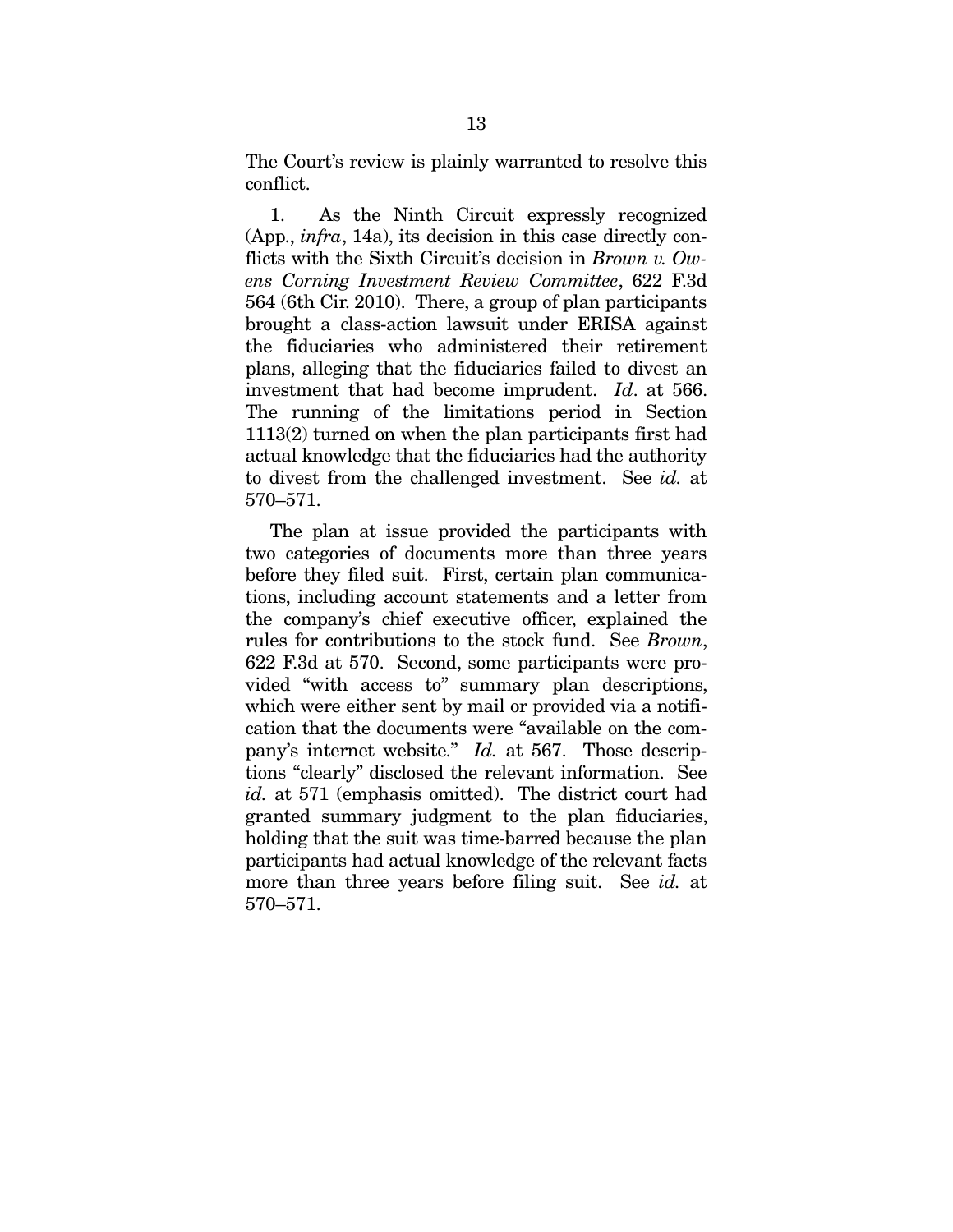The Sixth Circuit affirmed. It explained that the account statements and the CEO's letter had disclosed that *someone* had control over the imprudent investment. See *Brown*, 622 F.3d at 570. And, critically, the summary plan descriptions clearly identified plan fiduciaries as the entities with authority over that investment. See *id.* at 571.

Although the summary plan descriptions specifically disclosed the relevant information, the plan participants argued that evidence that they were "provided with access to the [descriptions]" would, at most, "amount to *constructive* knowledge of the terms contained therein, not *actual* knowledge." *Brown*, 622 F.3d at 571. But the Sixth Circuit disagreed. It explained that "[a]ctual knowledge does not require proof that the individual [p]laintiffs actually saw or read the documents that disclosed" the relevant facts. *Ibid.* (internal quotation marks and citation omitted). The court elaborated that "no material distinction" exists "between being directly handed plan documents and being given instructions on how to access them." *Ibid.* It accordingly held that, "[w]hen a plan participant is given specific instructions on how to access plan documents, their failure to read the documents will not shield them from having actual knowledge of the documents' terms." *Ibid.* Applying that standard, the Sixth Circuit concluded that the summary plan descriptions, along with other plan communications, "gave the [p]laintiffs actual knowledge" of the relevant facts. *Id.* at 572.[3](#page-24-0)

 <sup>3</sup> The Second Circuit subsequently relied on *Brown*'s reasoning, albeit for the distinct purpose of determining substantive liability under ERISA. See *Rosen v. Prudential Retirement*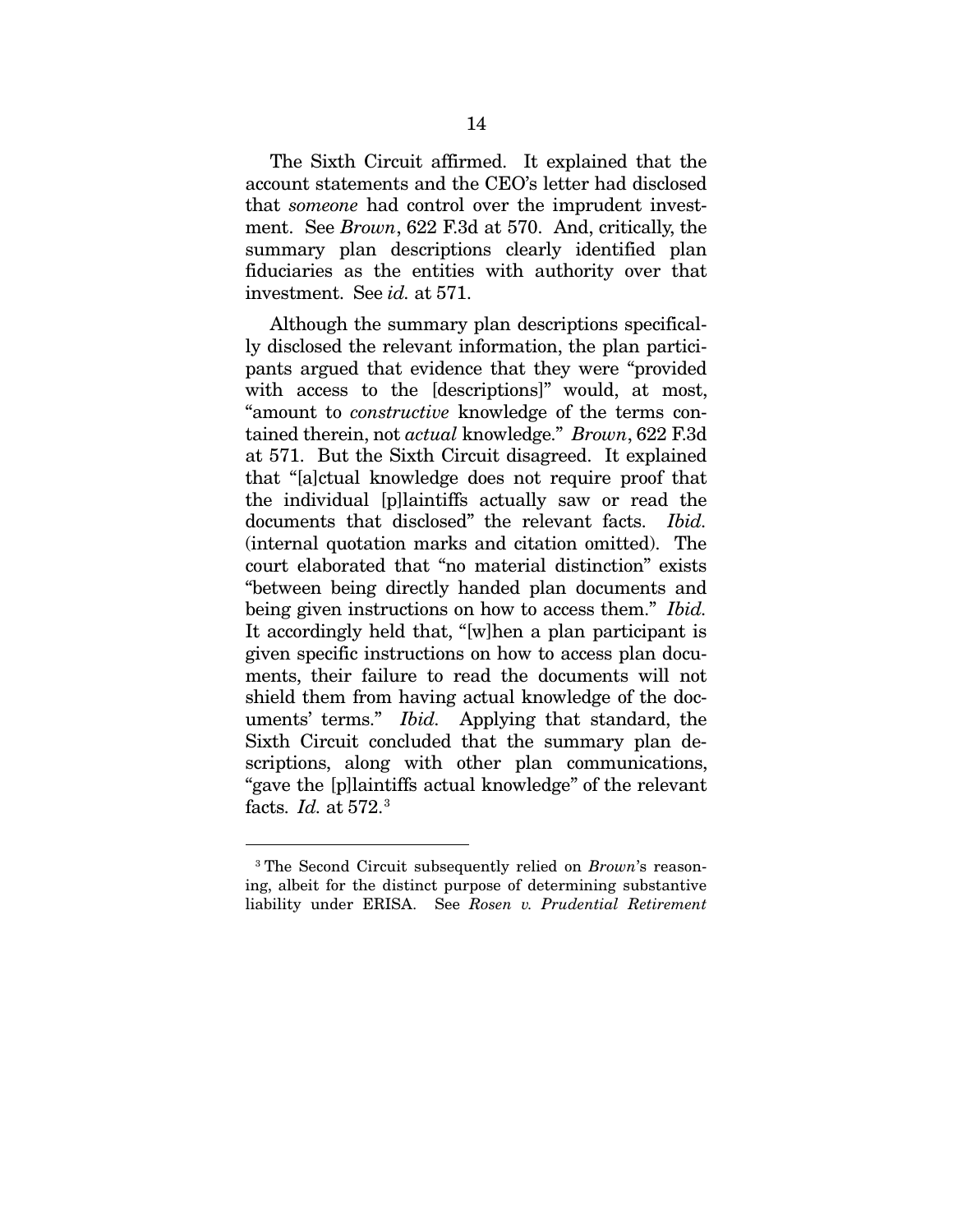2. Here, as in *Brown*, the respondent had been provided with access to the plan documents, but it was disputed whether he had in fact read them. Because a plan participant in the Sixth Circuit who receives "specific instructions on how to access plan documents" has actual knowledge of "the documents' terms" regardless of his "failure to read the documents," the limitations defense would have barred this suit if it had been brought there. *Brown*, 622 F.3d at 571. The conflict between the two decisions is undeniable.

Recognizing the conflict, the Ninth Circuit expressly "disagree[d] with th[e] analysis" in *Brown*. App., *infra*, 14a. And lest any doubt remain, it conceded that *Brown* would have come out the other way under the rule it was adopting, deeming the plaintiffs in *Brown* to have "constructive knowledge only" and emphasizing that, "[u]nder [its] interpretation of ERISA," the *Brown* plaintiffs' "knowledge [would be] insufficient" to trigger the three-year limitations period. *Ibid.* There can be no doubt, therefore, that this case presents a circuit conflict that warrants this Court's review.

3. The Ninth Circuit's decision also upends the consensus among federal district courts that have considered the question. As one court has explained, in establishing actual knowledge for purposes of Section 1113(2), the relevant inquiry is "whether the documents provided to plan participants sufficiently disclosed the alleged breach of fiduciary duty"; that court

<span id="page-24-0"></span> $\overline{a}$ 

*Insurance and Annuity Co.*, 718 F. App'x 3, 7 (2017) (noting that "[a]ctual knowledge does not require proof that the individual [p]laintiffs actually saw or read the documents that disclosed the allegedly harmful investments" (quoting *Brown*, 622 F.3d at 571)).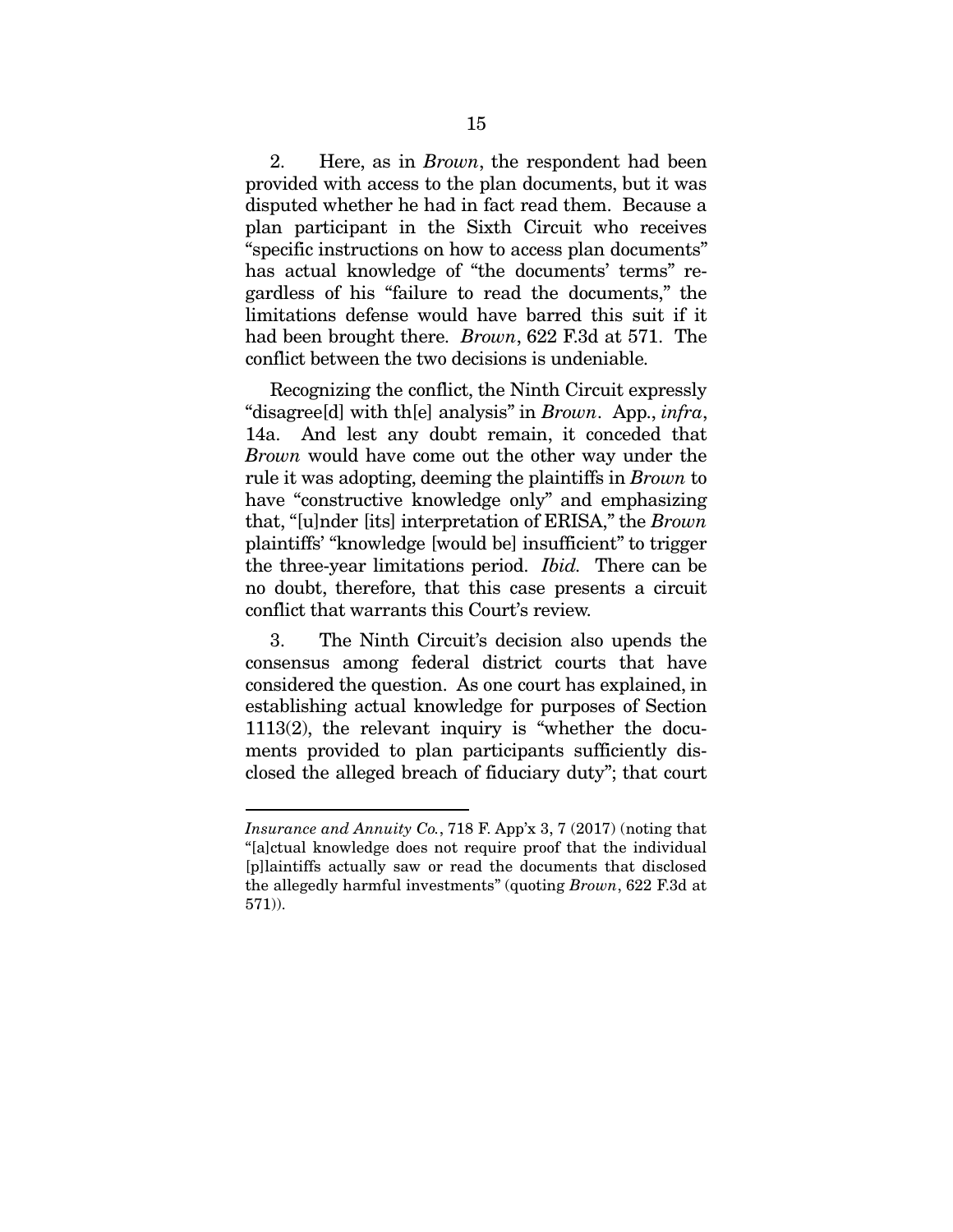expressly rejected as "an end run around ERISA's limitations requirement" an interpretation of "actual knowledge" that asks "whether individual [p]laintiffs actually saw or read the documents." *Young v. General Motors Investment Management Corp.*, 550 F. Supp. 2d 416, 419 n.3 (S.D.N.Y. 2008), aff'd on other grounds, 325 F. App'x 31 (2d Cir. 2009); see also, *e.g.*, *Enneking v. Schmidt Builders Supply Inc.*, 875 F. Supp. 2d 1274, 1284 (D. Kan. 2012); *Shirk v. Fifth Third Bancorp*, Civ. No. 05-49, 2009 WL 3150303, at \*3, \*6 (S.D. Ohio Sept. 30, 2009); *Reeves v. Airlite Plastics, Co.*, Civ. No. 04-56, 2005 WL 2347242, at \*5–\*6 (D. Neb. Sept. 26, 2005); but see *Harris v. Finch, Pruyn & Co.*, Civ. No. 05-951, 2008 WL 2064972, at \*3–\*4 (N.D.N.Y. May 13, 2008) (requiring evidence that the plaintiff "read and underst[ood] the terms listed in the plan or [summary plan description]").

Indeed, until the decision below, district courts in the Ninth Circuit had consistently deemed Section 1113(2) satisfied in circumstances similar to those here. See*, e.g.*, *Lorenz v. Safeway, Inc.*, 241 F. Supp. 3d 1005, 1016 (N.D. Cal. 2017) (holding that a plaintiff had "actual knowledge" when the plan's disclosure notice was available to him, "regardless of whether [the plaintiff] actually read the \* \* \* [d]isclosure"); *In re Northrop Grumman Corp. ERISA Litigation*, Civ. No. 06-6213, 2015 WL 10433713, at \*22 (C.D. Cal. Nov. 24, 2015) (adopting the Sixth Circuit's rule in *Brown* and holding that, "[given] undisputed evidence that the [plan documents] were mailed, and the lack of any evidence rebutting the presumption of receipt, the plaintiff class is deemed to have had actual knowledge of their contents as a matter of law").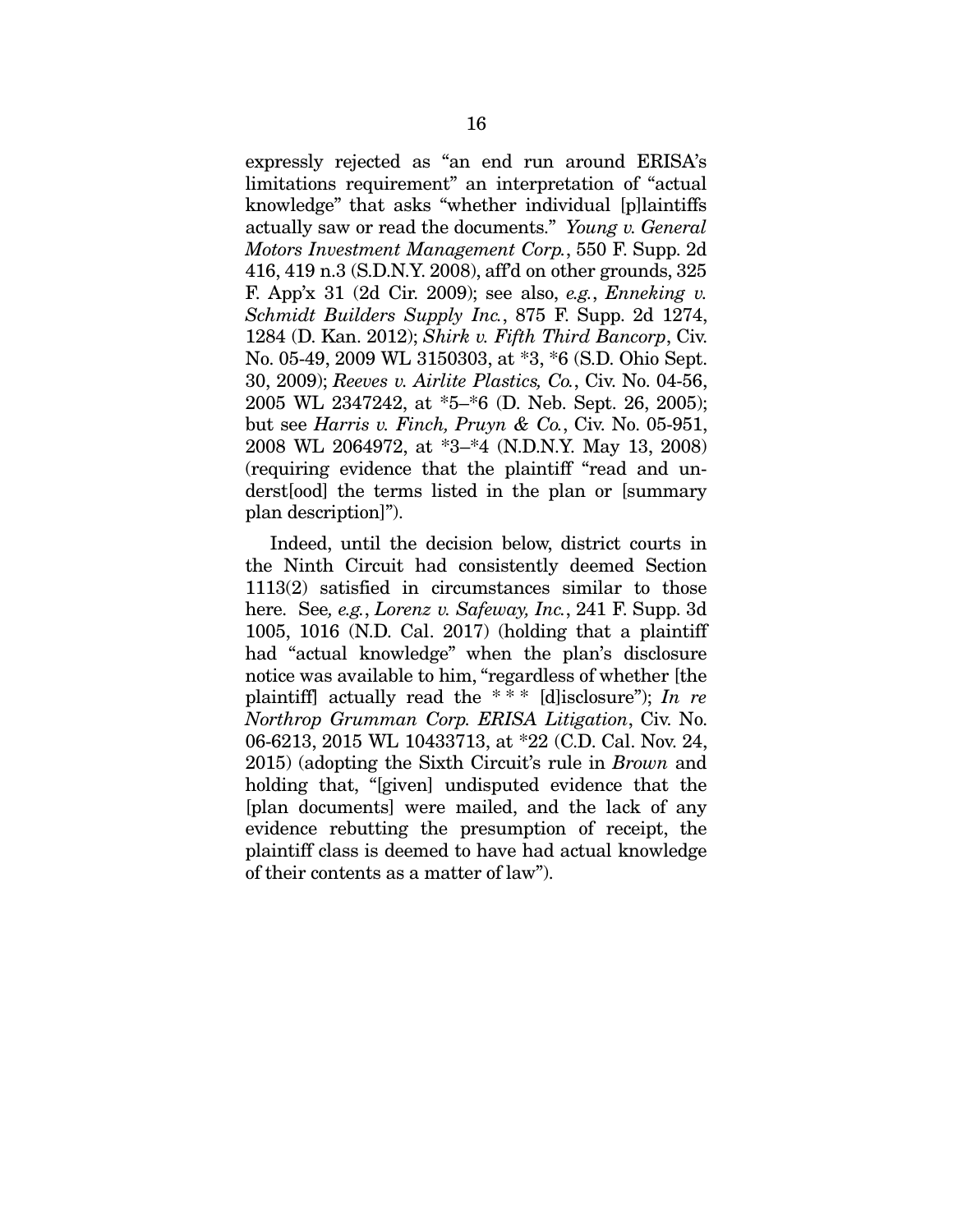The decision below thus departs from the consensus interpretation of "actual knowledge" for purposes of ERISA's limitation provision, and all but invites plaintiffs to flock to district courts in the Ninth Circuit to bring ERISA actions that would be time-barred elsewhere. The need for a uniform national rule is patent and urgent.

#### <span id="page-26-0"></span>B. The Court Of Appeals' Decision Is Incorrect.

The court of appeals erred in holding that a plaintiff may avoid actual knowledge for purposes of Section 1113(2) simply by refusing to read plan documents provided to him for the express purpose of informing him of the plan fiduciaries' decisions, or claiming he cannot recall the contents of what he has been provided.

1. Section 1113(2) provides that a plaintiff alleging a breach of fiduciary duty must bring suit within three years of the date on which he "had actual knowledge of the breach or violation." 29 U.S.C. 1113(2). When contained in a statute of limitations, the term "actual knowledge" necessarily covers situations in which the plaintiff "had" or possessed the facts that form the basis for a claim. This is, after all, a statute of *limitations.* Its very point is to minimize stale claims and preclude plaintiffs from sleeping on their rights when they possess the knowledge that would allow them to bring their claims.

2. Construing "actual knowledge" to exist when the plaintiff has received the documents containing the relevant information is necessary to effectuate Congress's intent in imposing ERISA's extensive disclosure requirements on plan fiduciaries. Plan administrators must provide substantial information about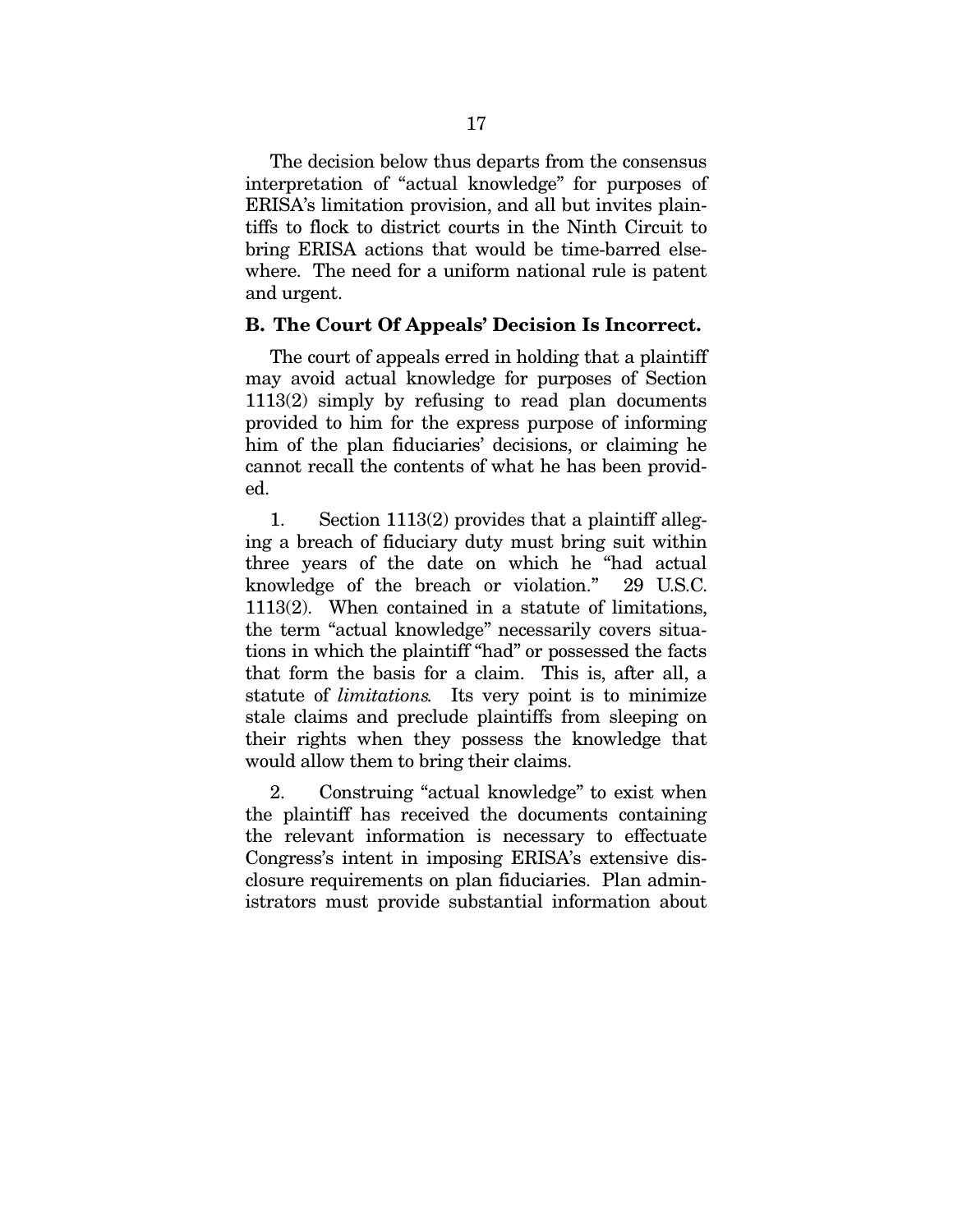the plan and its investments, including, for instance, "the value of each investment to which assets in the individual account have been allocated." 29 U.S.C.  $1025(a)(2)(B)(i)$ . Plan administrators must also provide a summary plan description and an annual report containing financial accounting and actuarial statements, as well as comprehensive statements of individuals' rights under the plan. 29 U.S.C. 1021, 1023, 1024.

These disclosure provisions "enable [plan participants] to know whether the plan [is] financially sound and being administered as intended," and to "police their plans." H.R. Rep. No. 93-533, at 11 (1974), *as reprinted in* 1974 U.S.C.C.A.N. 4639, 4649; see also *Firestone Tire & Rubber Co. v. Bruch*, 489 U.S. 101, 118 (1989); *Curtiss-Wright Corp. v. Schoonejongen*, 514 U.S. 73, 83 (1995). Congress designed the disclosure requirements so "that individual participants and beneficiaries will be armed with enough information to enforce their own rights as well as the obligations owned by the fiduciary to the plan in general." H.R. Rep. No. 93-533, at 11, 1974 U.S.C.C.A.N. at 4649. Congress thus anticipated that plan participants would obtain knowledge of a breach or violation from the plan fiduciary's disclosures to them—and it no doubt crafted Section 1113 on that basis.

3. The Ninth Circuit believed that its reading of Section 1113(2) was necessary to ensure that plaintiffs would not be barred from bringing an ERISA action where they lacked "actual knowledge" but could be charged with "constructive knowledge" of the factual basis of their claims. App., *infra*, 4a. That is incorrect. "Actual knowledge" in the relevant sense—i.e., in a statute-of-limitations context—encompasses situations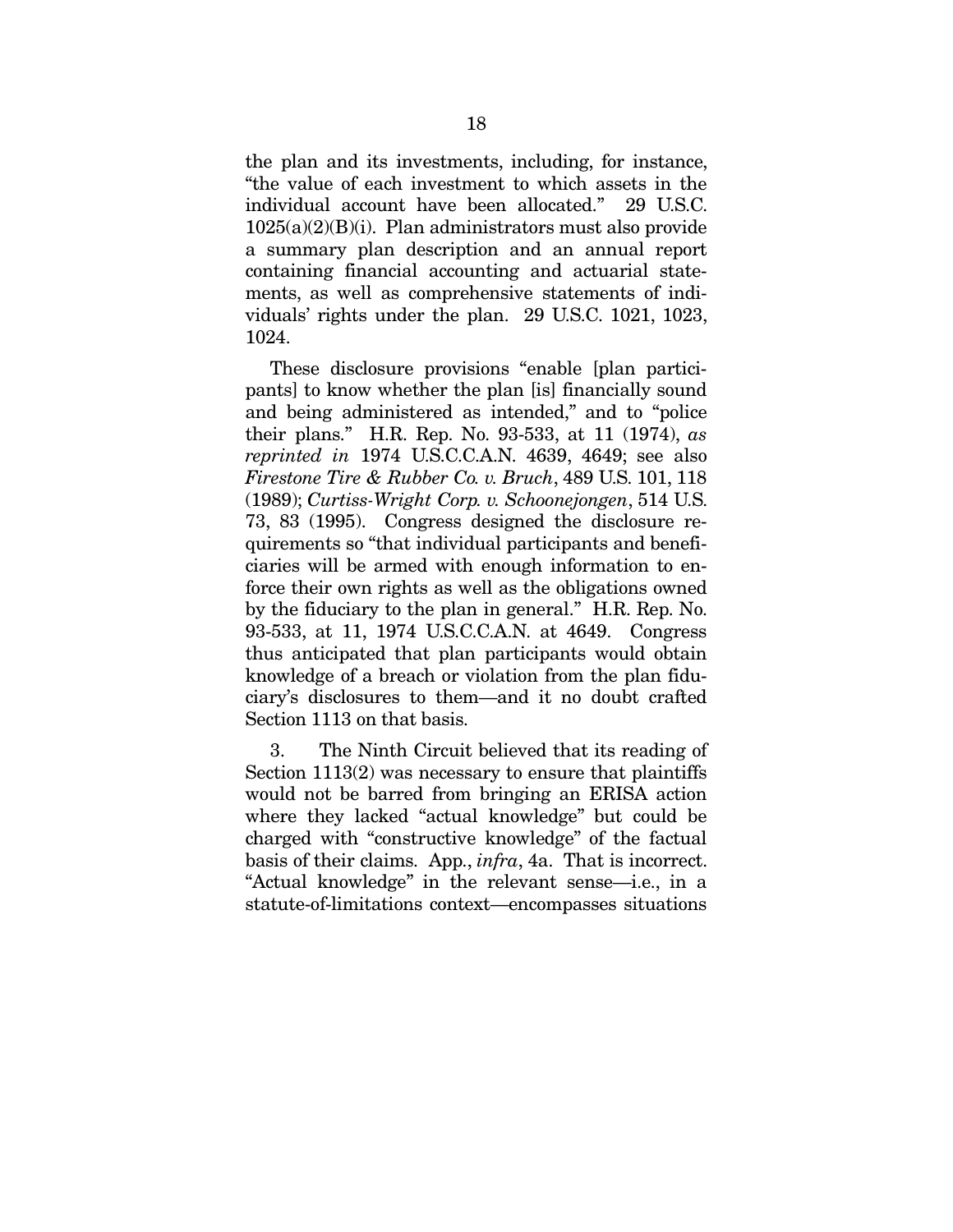in which a plaintiff has in his own possession all the knowledge he needs to protect himself. See, *e.g.,*  Black's Law Dictionary 950 (9th ed. 2009) (defining "implied actual knowledge," as distinct from constructive knowledge); see also *Poffenberger v. Risser*, 431 A.2d 677, 681 (Md. 1981) (distinguishing this type of actual knowledge from constructive knowledge). In such situations, the individual is not charged with drawing reasonable inferences or inquiring further to seek out additional facts, as would be the case under a "constructive knowledge" standard. Rather, he is simply held responsible for the factual information that he actually possesses. Construing "actual knowledge" in this manner makes sense: Congress could hardly have "intended \* \* \* to excuse willful blindness by a plaintiff" who has received extensive plan disclosures. *Edes v. Verizon Communications, Inc.*, 417 F.3d 133, 142 (1st Cir. 2005); *Young*, 550 F. Supp. 2d at 419 n.3.

The court of appeals appears to have thought its unduly narrow interpretation was required because Section 1113 at one time contained a "constructive knowledge" provision that Congress later repealed. But that inference is unwarranted. The repealed provision did not impose a general constructive knowledge standard. It provided only that that the three-year limitations would begin to run after the earliest date "on which a report from which [the plaintiff] could reasonably be expected to have obtained knowledge of such breach or violation was filed with the secretary under this title." 29 U.S.C. 1113(a)(2)(B) (1976). Congress's decision to enact or repeal a provision that imputes constructive knowledge in the specific circumstance of a report filed with the Secretary of Labor which no reasonable reading of the "actual knowledge"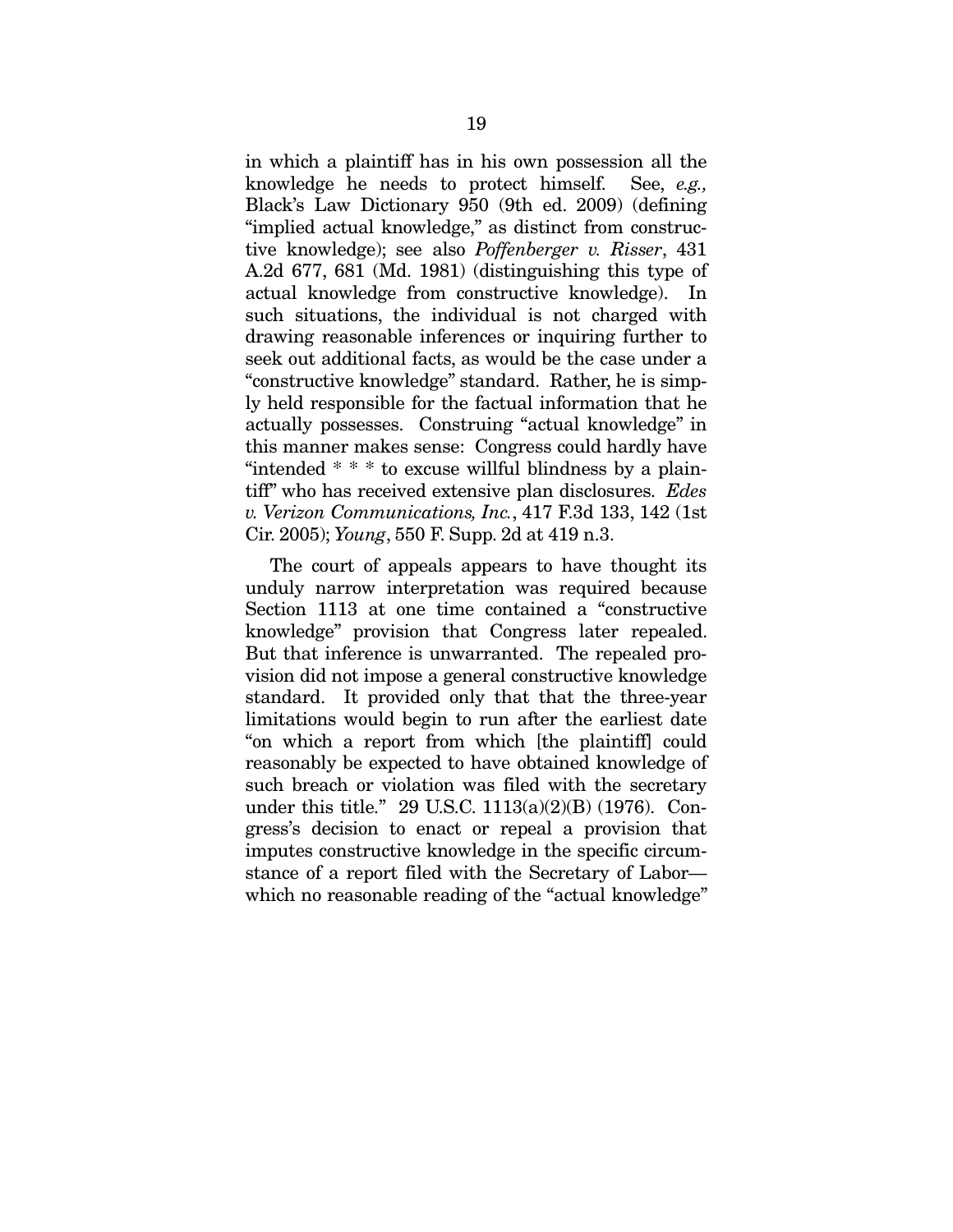provision would reach—says nothing about how broadly or narrowly Section 1113(2) should be read.

4. The Ninth Circuit's constricted reading of "actual knowledge" will undermine the balance that ERISA's carefully crafted disclosure framework seeks to achieve. Under that reading, no amount of disclosure by plan fiduciaries can ensure that plan participants will possess "actual knowledge" of the facts disclosed by the plan, enabling virtually every plaintiff to get past a motion for summary judgment. Indeed, plan participants will be discouraged from timely reviewing the disclosures provided by the plan, knowing that doing so will insulate them from a limitations defense—precisely the opposite of what ERISA's robust and reticulated disclosure regime is designed to accomplish.

The Ninth Circuit's rule also will vitiate Section 1113(2)'s function within the statutory scheme. Section 1113(1) establishes a six-year statute of repose running from "the last action which constituted a part of the breach or violation." 29 U.S.C. 1113(1). Section 1113(2) shortens the limitations period to three years whenever a plaintiff gains "actual knowledge of the breach or violation." *Id.* 1113(2). Congress thus anticipated that ERISA's disclosure regime would often provide plan participants with actual knowledge of any alleged breaches by plan fiduciaries, and it concluded that such plaintiffs should have only three years to sue. Had Congress intended that fiduciaries should ordinarily be subject to breach-of-duty claims for six years after the alleged breach, it need not have provided the shorter statute of limitations in Section 1113(2).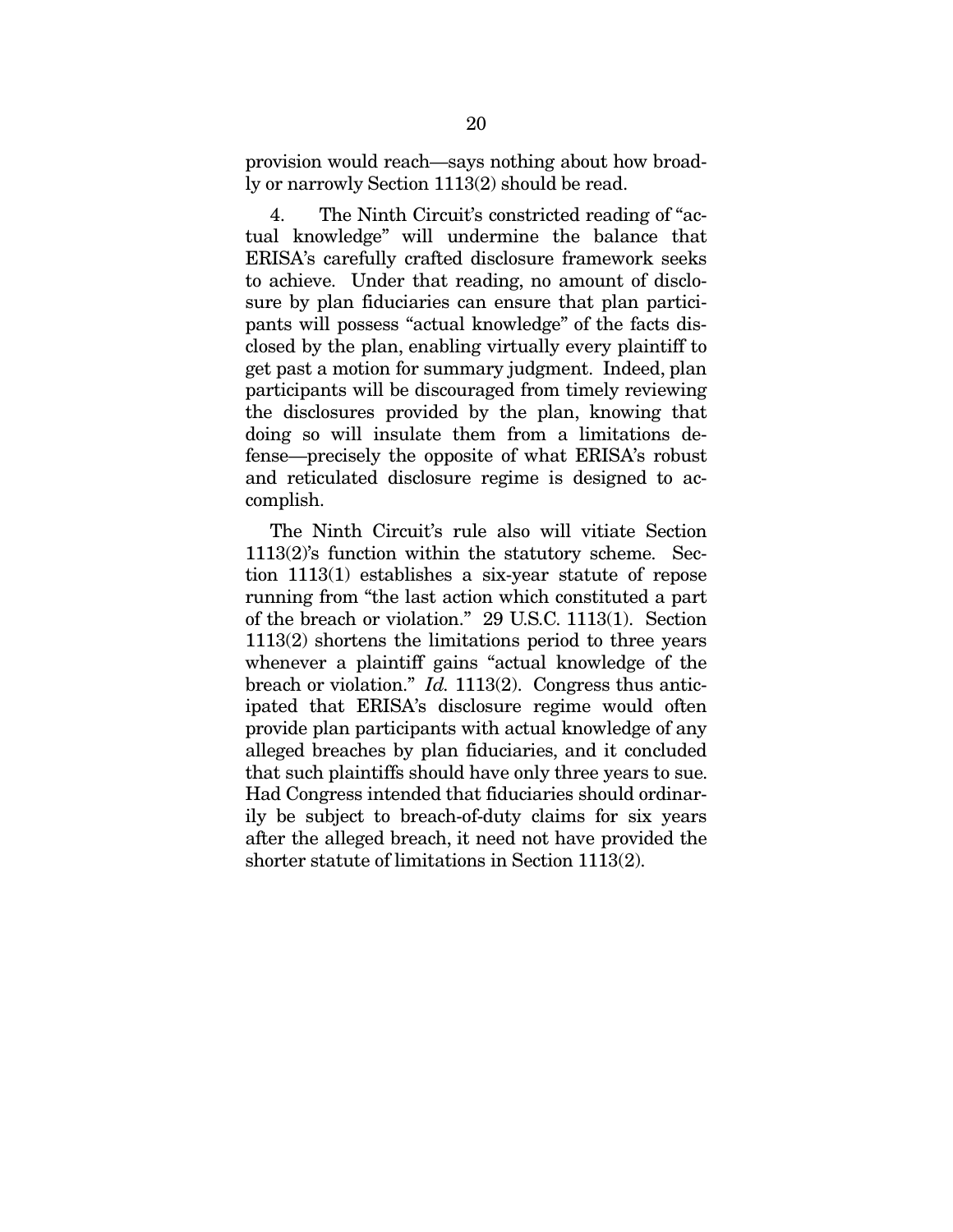Yet the Ninth Circuit's decision will render the three-year limitations period essentially meaningless. Under the rule adopted below, the availability of a limitations defense depends on what each individual plaintiff will admit he read, knew, and understood and, for that matter, on what he is able to recall, potentially many years after the fact. After all, even proof that a plaintiff was handed a newsletter or was present at a seminar can be rebutted by testimony that the plaintiff did not read the paper, look at the slide, or pay attention to the presentation (or that the plaintiff simply does not recall doing so). The decision below will therefore prevent Section 1113(2) from serving as an effective tool for cutting off stale claims.

## <span id="page-30-0"></span>C. The Question Presented Is Exceptionally Important and Warrants Review In This Case

The question presented is also of substantial legal and practical importance, and this case is an optimal vehicle for the Court's review.

1. As long as the question presented remains unanswered, thousands of employers and millions of employees will operate in an environment lacking predictability and uniformity concerning the ERISA limitations period—a critical threshold issue in many ERISA cases. ERISA litigation is quite prevalent: more than 80,000 cases have been brought under ERISA over the last decade. See John Manganaro, *Assessing Courts' ERISA Decisions in 2018*, PLANSPONSOR (Dec. 31, 2018).<sup>[4](#page-31-0)</sup> Lawsuits to recover

 <sup>4</sup> https://www.plansponsor.com/assessing-courts-erisadecisions-2018/.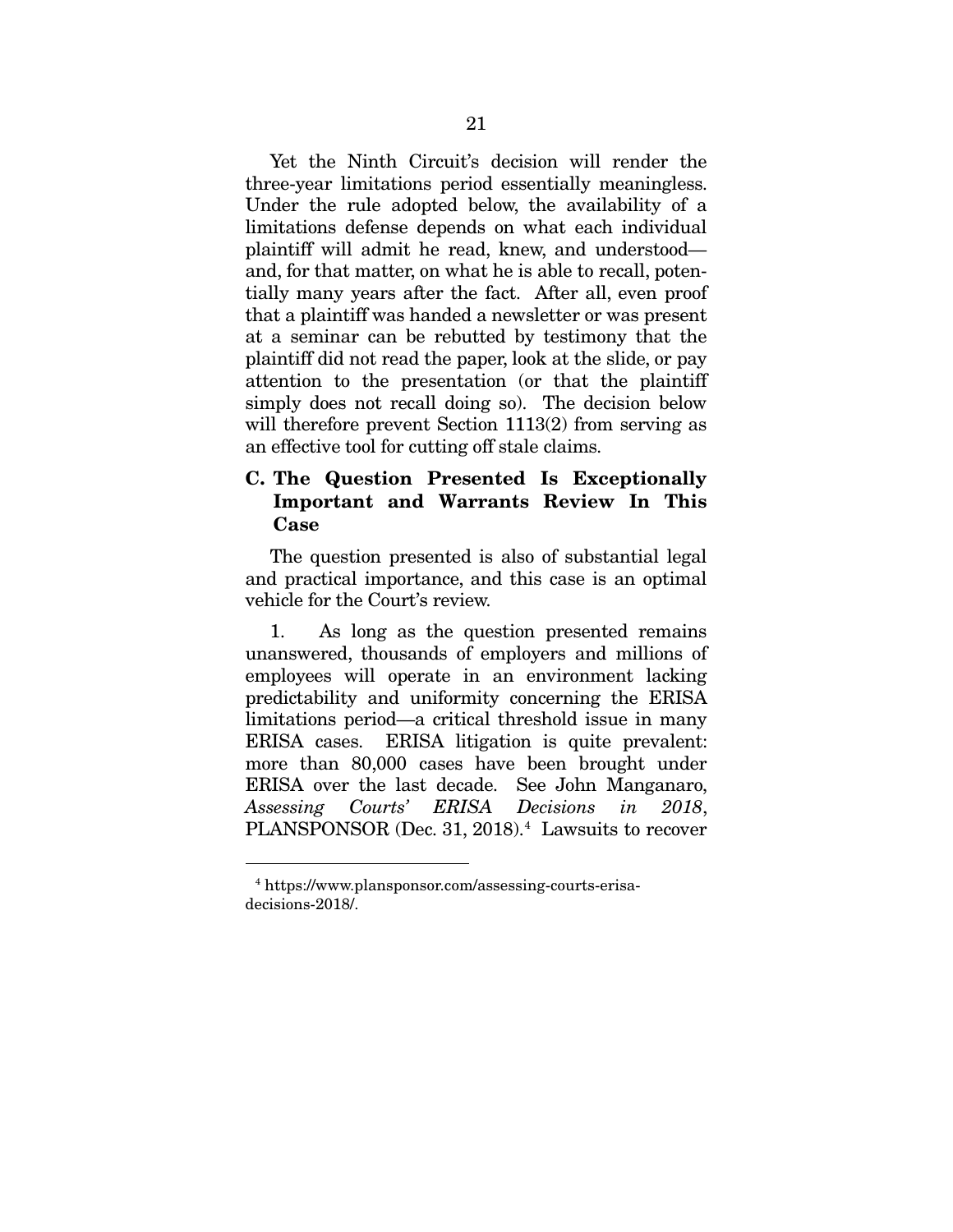from plan fiduciaries who have allegedly breached duties imposed by ERISA make up a major share of this litigation, with the prime targets being employers with the largest plans. See *Litigation v. Innovation: Defined Contribution's Sweeping Paralysis*, Chief In-vestment Officer (Apr. 13, 2016).<sup>[5](#page-31-1)</sup> The statute of limitations in 29 U.S.C. 1113, which applies to breaches of fiduciary duty under ERISA, is potentially implicated in a large swath of such cases.

The Ninth Circuit's decision has thus injected significant uncertainty into the ERISA landscape. As this Court has recognized, ERISA generally requires "efficiency, predictability, and uniformity" for the effective administration of the employee benefit plans it regulates. *Conkright v. Frommert*, 559 U.S. 506, 518 (2010); see *Egelhoff v. Egelhoff*, 532 U.S. 141, 148 (2001). By "assuring a predictable set of liabilities," such uniformity plays a critical role in "inducing employers to offer benefits." *Rush Prudential HMO, Inc. v. Moran*, 536 U.S. 355, 379 (2002); see also *Metropolitan Life Insurance Co. v. Glenn*, 554 U.S. 105, 122 (2008) (Roberts, C.J., concurring in part and concurring in the judgment) (observing that "certainty and predictability are important criteria under ERISA" that affect employers' decisions "whether to establish ERISA plans").

Given the importance of uniformity in this context, the Court routinely grants certiorari to resolve conflicts among the courts of appeals concerning the correct interpretation or application of ERISA provisions. See, *e.g.*, *Advocate Health Care Network v. Stapleton*, 137 S. Ct. 1652 (2017) (2-2 conflict); *Gobeille v. Liberty Mutual* 

<span id="page-31-1"></span><span id="page-31-0"></span> <sup>5</sup> https://www.ai-cio.com/news/litigation-v-innovation/.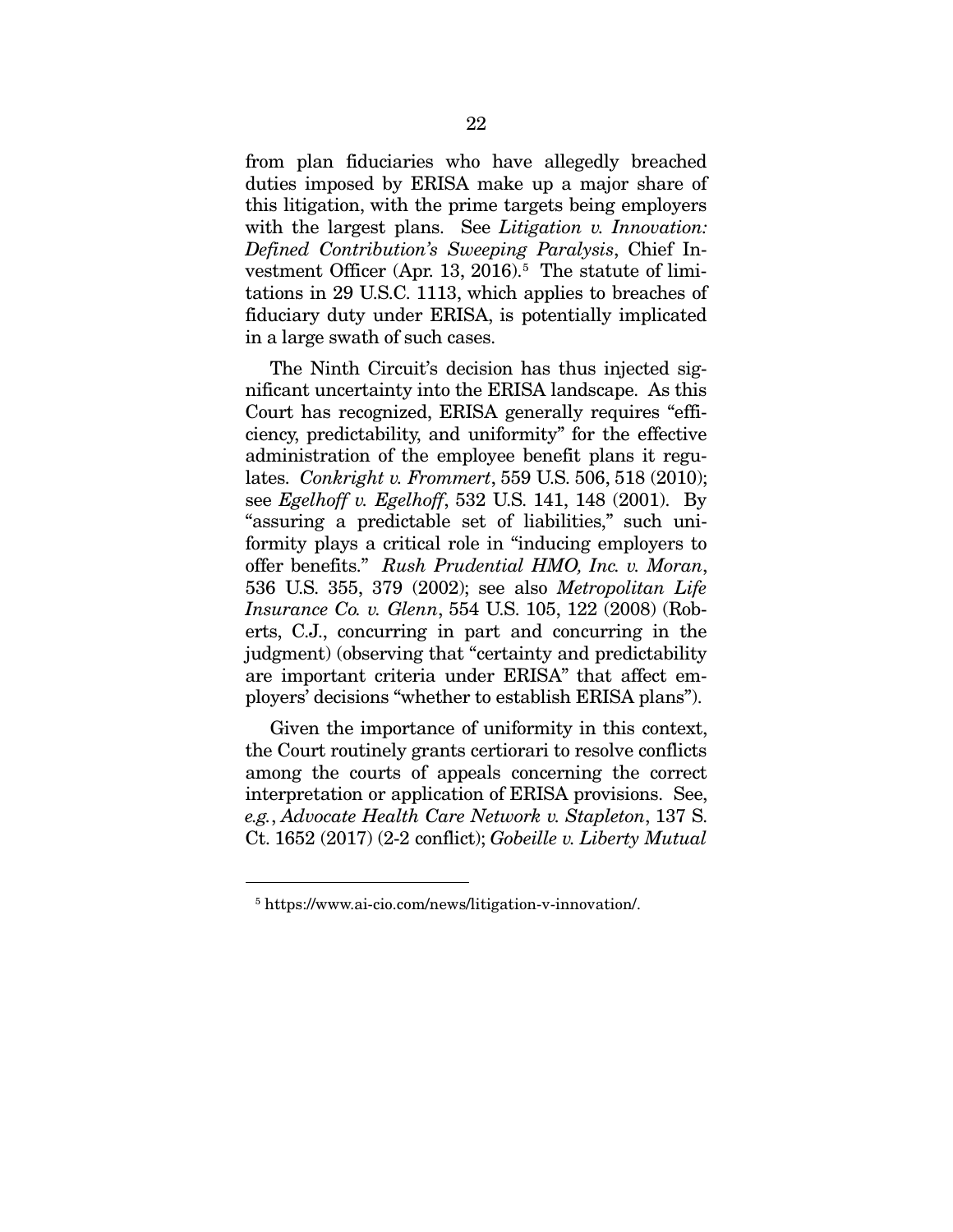*Insurance Co.*, 136 S. Ct. 936 (2016) (1-1 conflict); *Tibble v. Edison International*, 135 S. Ct. 1823 (2015) (2-1 conflict); *Heimeshoff v. Hartford Life & Accident Insurance Co.*, 571 U.S. 99 (2013) (6-1 conflict); cf. *Amgen Inc. v. Harris*, 136 S. Ct. 758, 758 (2016) (granting certiorari and reversing Ninth Circuit in an ERISA case despite the absence of a conflict). Further bolstering the case for review, this Court has recognized the need for uniformity of decisions interpreting statutes of limitations or repose even outside the ERISA context. "Few areas of the law," after all, "stand in greater need of firmly defined, easily applied rules than does the subject of periods of limitations." *Wilson v. Garcia*, 471 U.S. 261, 266 (1985) (citation omitted), superseded by statute as recognized in *Jones v. R.R. Donnelley & Sons Co.*, 541 U.S. 369 (2004). Accordingly, this Court routinely grants certiorari to resolve circuit conflicts on limitations issues. See, *e.g.*, *McDonough v. Smith*, cert. granted, No. 18-485 (Jan. 11, 2019); *Cochise Consultancy, Inc. v. United States*, cert. granted, No. 18-315 (Nov. 16, 2018); *Heimeshoff*, *supra*.

2. In addition, the Ninth Circuit's decision will generate adverse practical consequences. The decision provides plaintiffs with a roadmap for avoiding Section 1113(2)'s limitations period. Faced with a timeliness defense based on actual knowledge, a plaintiff can simply assert that he did not read the relevant plan documents, or simply that he cannot recall whether he saw them. Plan administrators will have no ready means of disproving that assertion. The decision also encourages forum shopping, as plaintiffs' attorneys seeking to file nationwide class actions will no doubt see the advantage in the Ninth Circuit's timeliness rule.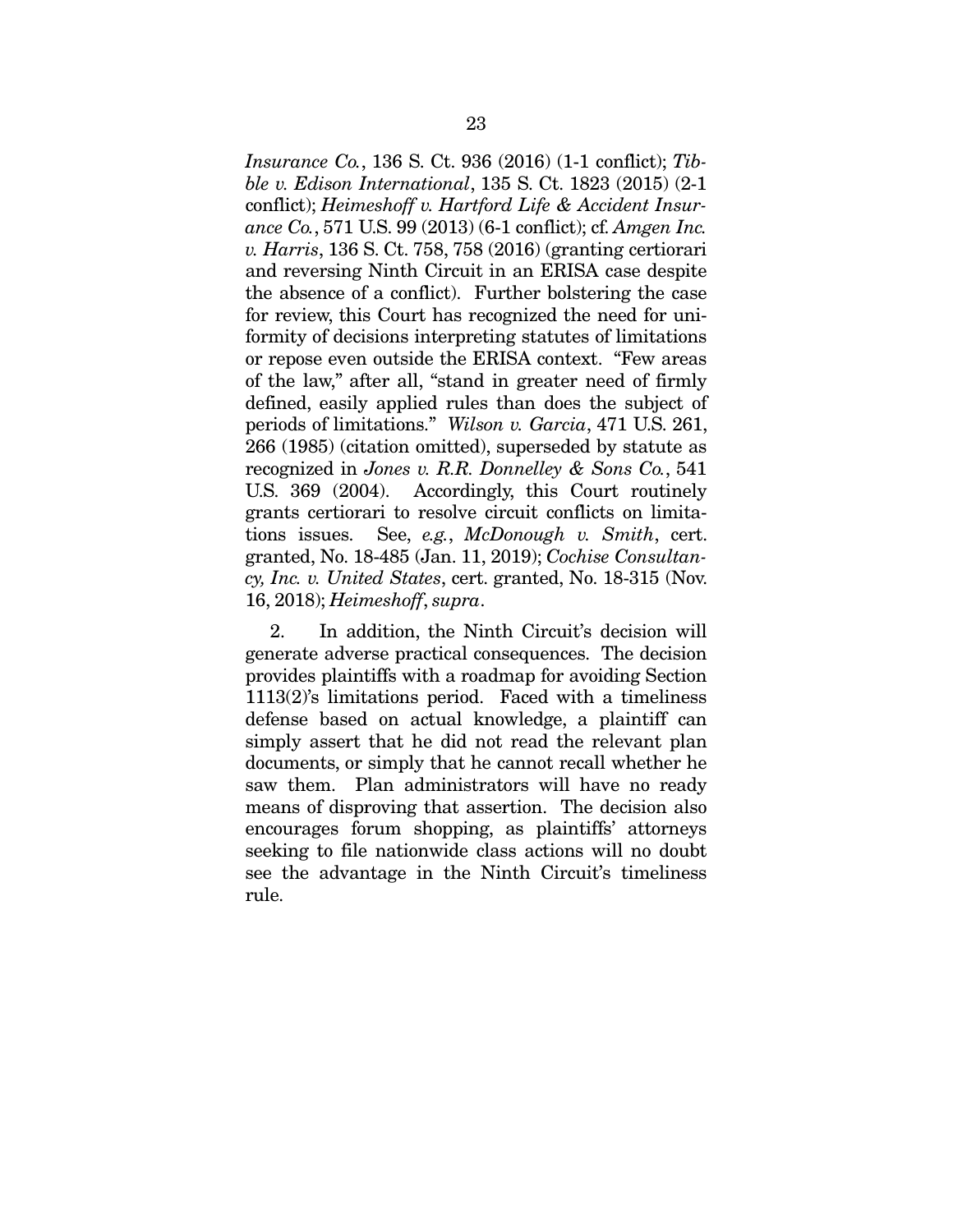It is little wonder, then, that commentators have already taken notice of the decision below, noting the "radically different views" of the Sixth and Ninth Circuits and the "need" for this Court's intervention. Liam K. Healy, *The Ninth Circuit Questions the Sixth Circuit's Understanding of 'Actual Knowledge' in ERISA Statute of Limitations Decision*, Foster Swift Collins & Smith PC (Dec.  $13, 2018$ <sup>[6](#page-33-0)</sup>; see also Mark E. Schmidtke & Madeline Chimento Rea, *Under ERISA, Ignorance Is Bliss in the Ninth Circuit*, Ogletree Dea-kins (Dec. 21, 2018)<sup>[7](#page-33-1)</sup> (explaining that, in the Ninth Circuit, "[p]articipants in effect can simply deny that they read or understood disclosures that were sent to them, regardless of the nature or substance of those disclosures").

3. This case is an optimal vehicle for resolving the circuit conflict. The relevant facts, which were developed after discovery specific to the limitations question, are undisputed. The question presented was the focus of both decisions below, and was definitively resolved—albeit in opposite ways—by those courts. The decisions below also thoroughly developed the arguments on both sides of the question, and the court of appeals expressly considered and rejected the contrary view of the Sixth Circuit. No obstacle would prevent the Court from deciding the question presented. Especially given the urgent need for uniformity, plenary review is plainly warranted.

<span id="page-33-0"></span> <sup>6</sup> https://www.fosterswift.com/communications-actualknowledge-questioned-erisa-litigation.html.

<span id="page-33-1"></span><sup>7</sup> https://ogletree.com/insights/2018-12-21/under-erisaignorance-is-bliss-in-the-ninth-circuit/.